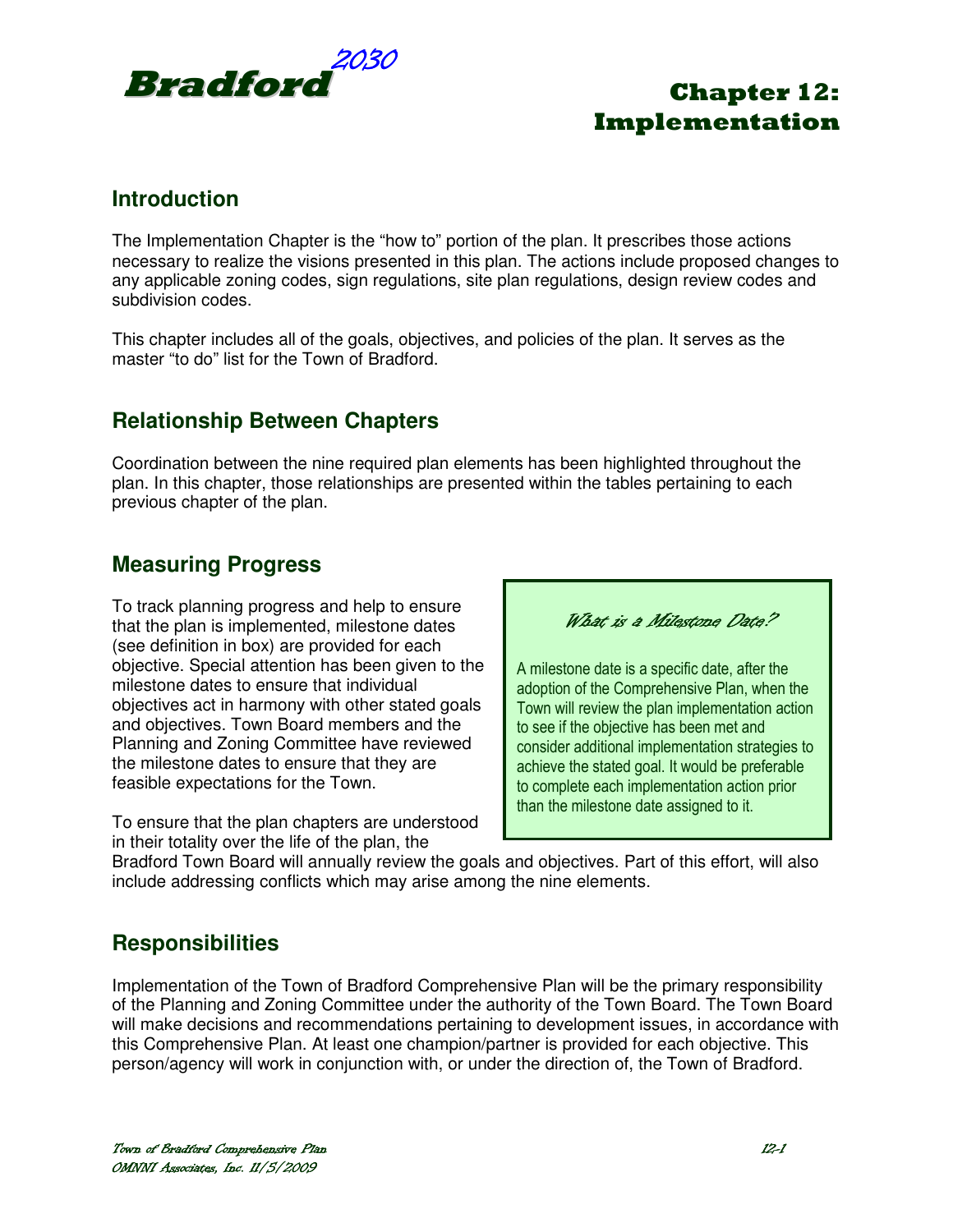

## **Updating the Comprehensive Plan**

As stipulated in 1999 Wisconsin Act 9, a comprehensive plan must be updated at least once every 10 years. However, in order to ensure that the Town's plan is an effective management tool, the Planning and Zoning Committee will review the plan goals and objectives annually to track those activities that have been completed, modify remaining goals & objectives, and add additional objectives as needed.

The Planning and Zoning Committee should initiate its first complete update of this plan by 2014. At that time, information from the 2010 census will be available to update the various demographic tables within the document. This update will also involve a comprehensive review of the inventory information presented in each chapter. Furthermore, the Town should coordinate with all partners identified in the Intergovernmental Chapter to consider any external changes that may affect the plan. Finally, the Town Board will complete a comprehensive review of all visions outlined in this plan to evaluate progress and consider additional implementation opportunities.

### **Goals, Objectives, and Policies**

The goals, objectives, and policies of the Town of Bradford Comprehensive Plan were developed to ensure that Bradford:

- **Preserves farmland.**
- Remains a rural place to raise a family for the next 20 years, and well into the future.
- **EXTEND FIGHT Limits new development to options that retain the Town's rural setting.**
- **Respects the opportunity for all property owners to receive fair value for their land.**
- Has defined standards for managing growth and maintaining an effective plan.
- Has a strong and diversified economy.

### **Housing Chapter**

Growth is an important part of the future of every Township and the Town of Bradford is no different. The Town of Bradford possesses some of the best agricultural land in the county, if not the state, as well as environmentally significant open spaces (see Agricultural Productivity Map and Natural Features Map in Chapter 7: Agricultural, Natural and Cultural Resources). These areas warrant close monitoring and protection. Current zoning regulations are intended to ensure that future development occur in a manner consistent with the rural character of the community.

### **HOUSING POLICIES**

- 1. Utilize the patterns presented on the *Future Land Use Map* as a quide for development.
- 2. Encourage new developments to provide abundant green space and access to planned trails.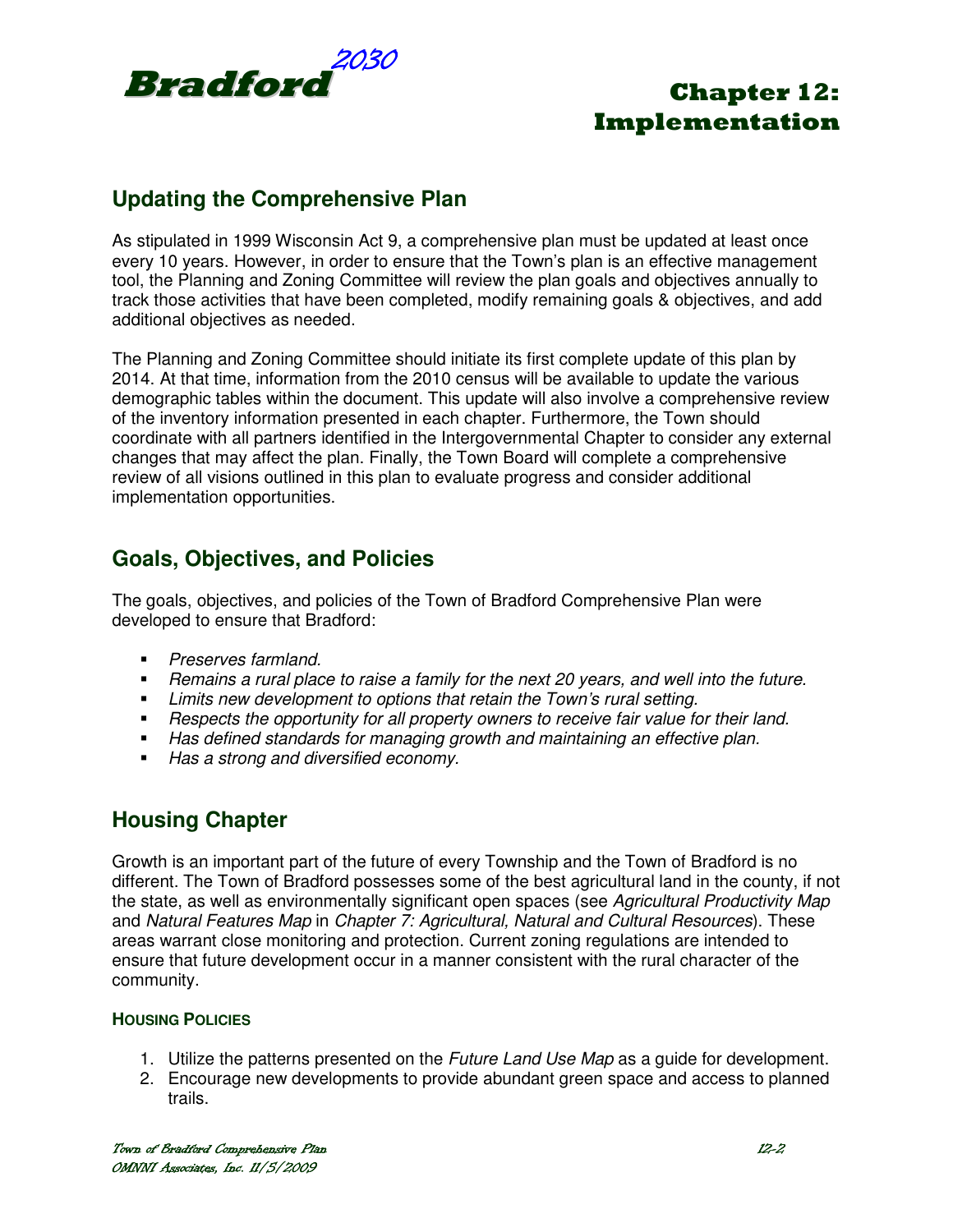

- 3. Encourage the integration of varied housing types within developments. This would include a blend of single-family, two-family and other choices within the same development.
- 4. Provide a range of housing styles, types, and price ranges to support lifestyle needs and preferences.

#### **GOAL 1: DEVELOP THE APPROPRIATE LOCAL LAND USE TOOLS TO MANAGE AND GUIDE FUTURE RESIDENTIAL DEVELOPMENT AND PRESERVE THE RURAL CHARACTER OF BRADFORD.**

| <b>Related Element(s)</b> | <b>Objectives</b>                                                                                                            | <b>Potential</b><br><b>Funding</b><br><b>Source</b> | <b>Champion/Partner</b>                                                            | <b>Milestone</b><br><b>Date</b> |
|---------------------------|------------------------------------------------------------------------------------------------------------------------------|-----------------------------------------------------|------------------------------------------------------------------------------------|---------------------------------|
| <b>Implementation</b>     | Develop a Town of Bradford<br>Land Division / Subdivision<br>Ordinance to guide residential<br>development in the community. | Town Budget                                         | <b>Rock County</b><br>Consultant<br>Planning and Zoning<br>Committee<br>Town Board | 2010                            |
| <b>Implementation</b>     | Revise the Town of Bradford<br>Zoning Ordinance to implement<br>the Comprehensive Plan.                                      | Town Budget                                         | <b>Rock County</b><br>Consultant<br>Planning and Zoning<br>Committee<br>Town Board | 2010                            |

### **GOAL 2: MAINTAIN HOUSING VALUES OVER TIME.**

| <b>Related Element(s)</b> | <b>Objectives</b>                                                                                                                        | <b>Potential</b><br><b>Funding</b><br><b>Source</b> | <b>Champion/Partner</b>                                                             | <b>Milestone</b><br>Date |
|---------------------------|------------------------------------------------------------------------------------------------------------------------------------------|-----------------------------------------------------|-------------------------------------------------------------------------------------|--------------------------|
| <b>Implementation</b>     | Enforce residential codes and<br>ordinances.                                                                                             | Town Budget                                         | Planning and Zoning<br>Committee<br><b>Building Inspector</b><br><b>Rock County</b> | Continuous               |
| Implementation            | Conduct an internal review of<br>Town codes and ordinances<br>every five years to consider<br>amendments to address housing<br>concerns. | Town Budget                                         | Town Board                                                                          | Beg. 2010                |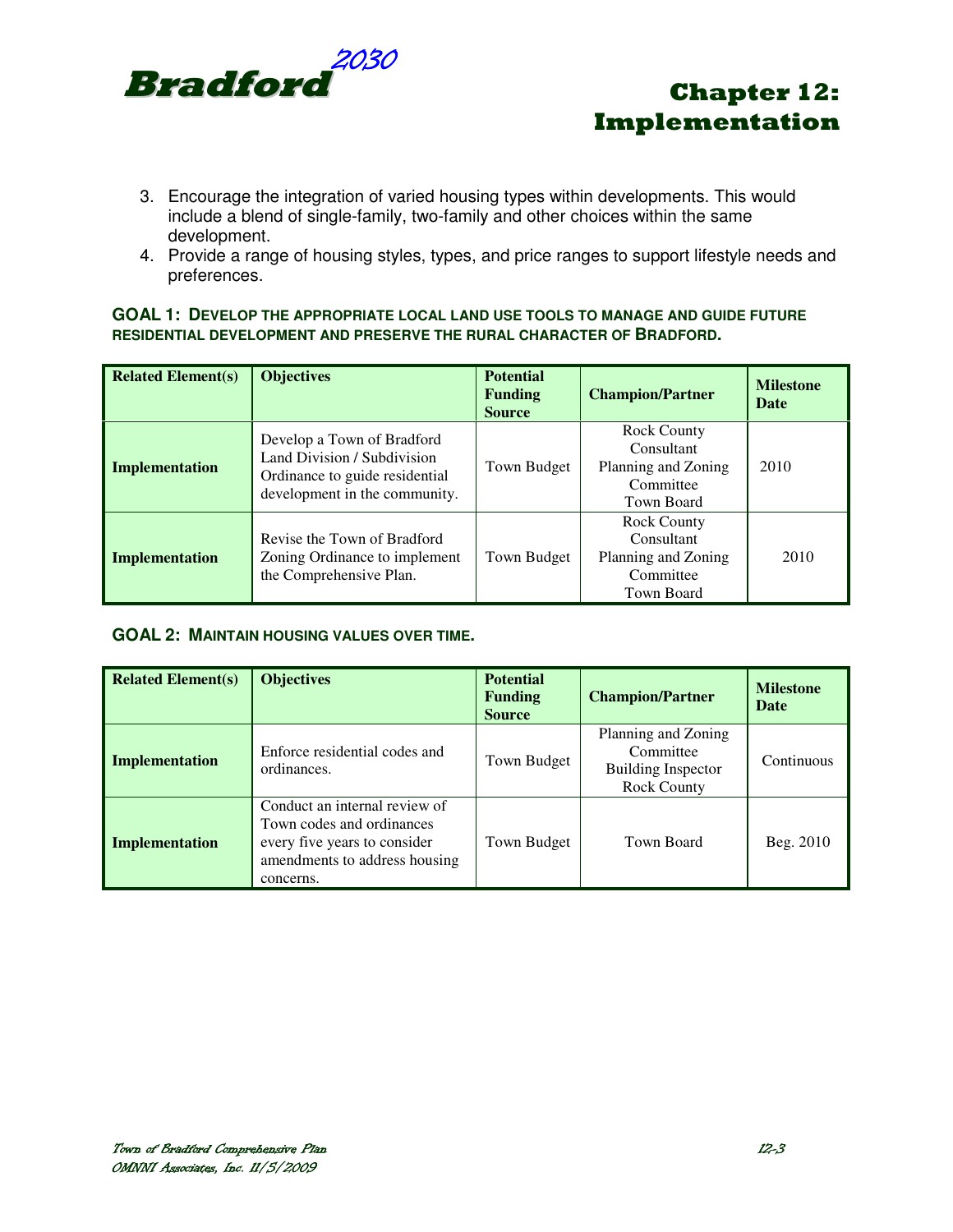

### **GOAL 3: ALLOW A VARIETY OF HOUSING TYPES, DESIGNS, DENSITIES, AND PRICE RANGES TO MEET THE NEEDS OF RESIDENTS OF VARYING INCOMES, AGES AND LIFESTYLE PREFERENCES AND TO SUPPORT ECONOMIC DEVELOPMENT.**

| <b>Related Element(s)</b> | <b>Objectives</b>                                                                                                                                                                                       | <b>Potential</b><br><b>Funding</b><br><b>Source</b> | <b>Champion/Partner</b>             | <b>Milestone</b><br><b>Date</b> |
|---------------------------|---------------------------------------------------------------------------------------------------------------------------------------------------------------------------------------------------------|-----------------------------------------------------|-------------------------------------|---------------------------------|
| Implementation            | Evaluate (through survey and<br>Census Data) and monitor the<br>need for alternative housing<br>and support services for<br>residents.                                                                  | Town Budget                                         | <b>Rock County</b>                  | Continuous                      |
| <b>Land Use</b>           | Include provisions in the land<br>Division/Subdivision and<br>Zoning Ordinances to allow,<br>encourage, or require<br>alternative housing options<br>including smaller homes and<br>lots sizes.         | Town Budget                                         | <b>Rock County</b><br>Consultant    | 2010                            |
| <b>Intergovernmental</b>  | Support existing county,<br>private, and church efforts<br>and consider new programs<br>that provide needed<br>assistance for elderly and<br>disabled residents who wish<br>to stay in their own homes. | <b>NA</b>                                           | Town Board<br><b>Local Churches</b> | Continuous                      |

#### **GOAL 4: ENHANCE THE ENVIRONMENTAL ASSETS AND RESIDENTIAL ATMOSPHERE OF THE TOWN SO THAT IT CONTINUES TO BE AN ATTRACTIVE PLACE TO LIVE.**

| <b>Related</b><br>Element(s)                             | <b>Objectives</b>                                                                                                                                     | <b>Potential</b><br><b>Funding</b><br><b>Source</b> | <b>Champion/Partner</b>                                               | <b>Milestone</b><br>Date |
|----------------------------------------------------------|-------------------------------------------------------------------------------------------------------------------------------------------------------|-----------------------------------------------------|-----------------------------------------------------------------------|--------------------------|
| Ag., Nat. & Cult.<br><b>Resources</b><br><b>Land Use</b> | Establish procedures for<br>encouraging conservation design for<br>new subdivisions in the land<br>Division/Subdivision Ordinance.                    | <b>NA</b>                                           | Town Board<br>Consultant                                              | 2010                     |
| Ag., Nat. & Cult.<br><b>Resources</b>                    | Prohibit residential development<br>that may negatively affect<br>agricultural land, floodplains,<br>wetlands, and environmentally<br>sensitive areas | NA.                                                 | <b>Rock County</b><br><b>WDNR</b><br>Planning and Zoning<br>Committee | Continuous               |
| Ag., Nat. & Cult.<br><b>Resources</b>                    | Encourage "low impact"<br>development, including<br>conservation subdivisions, within<br>the Town to reduce stormwater<br>runoff and flooding.        | NA.                                                 | <b>WDNR</b>                                                           | Continuous               |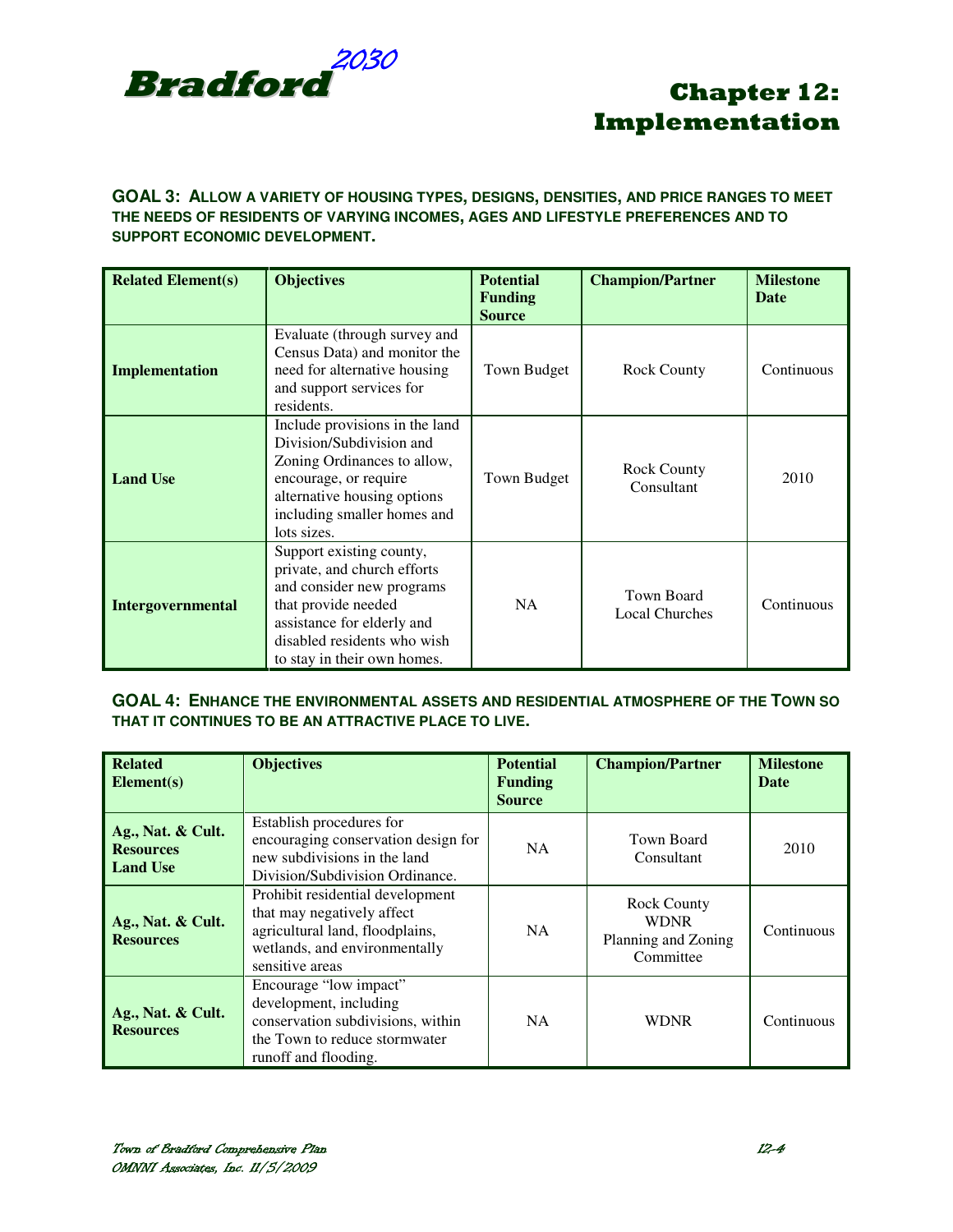

| Ag., Nat. & Cult.<br><b>Resources</b> | Make green space an integral part of<br>existing and future residential<br>neighborhoods.                                                                    | NA.       | Town Board | 2010       |
|---------------------------------------|--------------------------------------------------------------------------------------------------------------------------------------------------------------|-----------|------------|------------|
| <b>Transportation</b>                 | Consider pedestrian and bicycle<br>access and amenities (e.g., trails,<br>pathways, or sidewalks) as part of<br>all new residential development<br>projects. | <b>NA</b> | Town Board | Continuous |

## **Transportation Chapter**

### **TRANSPORTATION POLICIES**

- 1. Develop a Capital Improvements Plan and utilize it to effectively plan and budget future improvements and enhancements to the Town's transportation network.
- 2. Regularly monitor the condition of Town roads and bridges to maintain safety and ensure that necessary improvements are undertaken in a timely manner.
- 3. Promote opportunities for walking, hiking, and biking to enjoy the natural character of the community.
- 4. Discourage the development of roadways in environmentally sensitive areas such as Rock Prairie, wetlands, floodplains, prime agricultural lands, and soils with severe engineering limitations.

### **GOAL 1: MAINTAIN AND IMPROVE TOWN ROADS IN A TIMELY AND WELL-PLANNED MANNER.**

| <b>Related Element(s)</b>                                       | <b>Objectives</b>                                                                                                                                                                                                                                | <b>Potential</b><br><b>Funding</b><br><b>Source</b> | <b>Champion/Partner</b>                 | <b>Milestone</b><br><b>Date</b> |
|-----------------------------------------------------------------|--------------------------------------------------------------------------------------------------------------------------------------------------------------------------------------------------------------------------------------------------|-----------------------------------------------------|-----------------------------------------|---------------------------------|
| <b>Implementation</b>                                           | In accordance with state law, using<br>PASER, continue to update road<br>ratings, as required. Seek to<br>increase local funds for road<br>maintenance to support PASER<br>recommendations.                                                      | WisDOT                                              | Town Board<br>Highway<br>Superintendent | Continuous                      |
| <b>Utilities &amp;</b><br><b>Community</b><br><b>Facilities</b> | Use PASER results, traffic counts,<br>and accident rates to coordinate<br>and plan for annual roadway<br>improvements and maintenance as<br>well as other capital projects (e.g.,<br>municipal building upgrades,<br>equipment purchases, etc.). | Town<br><b>Budget</b>                               | Town Board                              | 2011                            |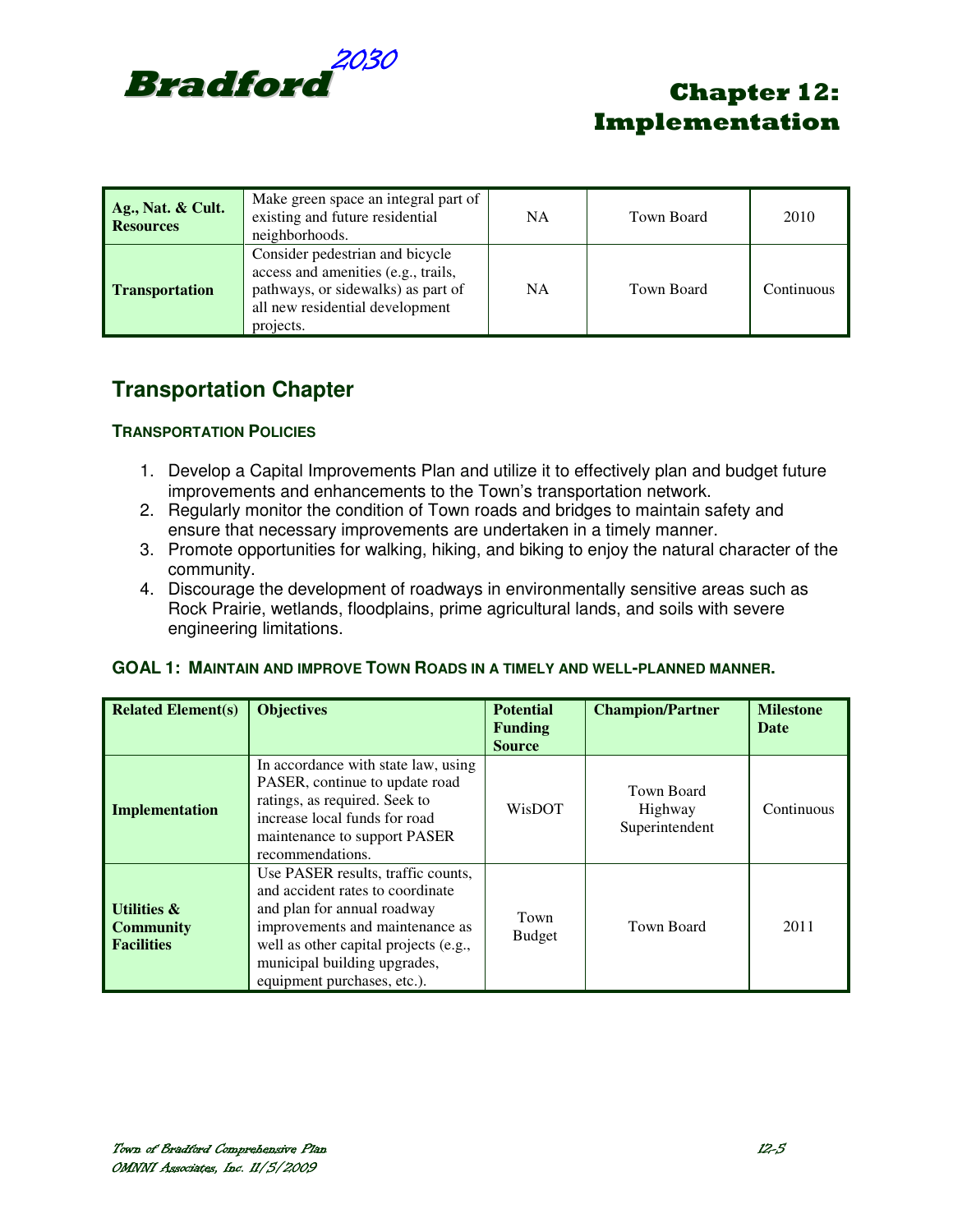

### **GOAL 2: PROMOTE A MULTI-MODAL TRANSPORTATION SYSTEM FOR EFFICIENT, SAFE, AND CONVENIENT MOVEMENT OF PEOPLE, GOODS, AND SERVICES.**

| <b>Related</b><br>Element(s)                                                                                   | <b>Objectives</b>                                                                                                                                                   | <b>Potential</b><br><b>Funding</b><br><b>Source</b>       | <b>Champion/Partner</b>                                                 | <b>Milestone</b><br><b>Date</b> |
|----------------------------------------------------------------------------------------------------------------|---------------------------------------------------------------------------------------------------------------------------------------------------------------------|-----------------------------------------------------------|-------------------------------------------------------------------------|---------------------------------|
| <b>Land Use</b>                                                                                                | Cooperate with citizens to<br>establish designated trails<br>when volume and safety would<br>create need.                                                           | <b>Town Budget</b>                                        | Planning and Zoning<br>Committee<br>WisDOT<br>Consultant                | Continuous                      |
| <b>Utilities &amp;</b><br><b>Community</b><br><b>Facilities</b>                                                | Consider pursuing grant funds<br>to develop the recommended<br>trail and bicycle routes through<br>the Town and County.                                             | WisDOT<br>Transportation<br>Enhancement<br>Program        | Planning and Zoning<br>Committee<br><b>Rock County</b><br>WisDOT        | Continuous                      |
| <b>Utilities &amp;</b><br><b>Community</b><br><b>Facilities</b>                                                | Develop a Pedestrian and<br>Bicycle Plan identifying safe<br>routes for walking and<br>bicycling and proposed trails.                                               | WisDOT<br>Transportation<br>Enhancement<br>Program        | Planning and Zoning<br>Committee<br>Rock County<br>WisDOT<br>Consultant | 2030                            |
| <b>Housing</b>                                                                                                 | Encourage all new residential<br>subdivisions to include trails<br>and paths within the project<br>area to provide safe and<br>convenient opportunities to<br>walk. | <b>Town Budget</b>                                        | Planning and Zoning<br>Committee<br>Consultant                          | Continuous                      |
| <b>Utilities &amp;</b><br><b>Community</b><br><b>Facilities</b>                                                | Coordinate with senior groups<br>and the school district to<br>identify priorities for<br>pedestrian improvements.                                                  | <b>WisDOT</b><br>Transportation<br>Enhancement<br>Program | Planning and Zoning<br>Committee                                        | 2011                            |
| <b>Utilities &amp;</b><br><b>Community</b><br><b>Facilities</b><br><b>Land Use</b><br><b>Intergovernmental</b> | Cooperate with Rock County<br><b>Health and Human Services</b><br>Department to address special<br>transit needs for seniors and<br>people with disabilities.       | Town Budget<br>Rock County<br>WisDOT                      | Planning and Zoning<br>Committee<br><b>Rock County</b><br>WisDOT        | Continuous                      |

### **GOAL 3: SUPPORT THE LONG-TERM VIABILITY OF AREA ROADS.**

| <b>Related Element(s)</b>            | <b>Objectives</b>                                                                                                                                                | <b>Potential</b><br><b>Funding</b><br><b>Source</b> | <b>Champion/Partner</b>                                     | <b>Milestone</b><br>Date |
|--------------------------------------|------------------------------------------------------------------------------------------------------------------------------------------------------------------|-----------------------------------------------------|-------------------------------------------------------------|--------------------------|
| <b>Land Use</b><br>Intergovernmental | Require larger setbacks along<br>highway right-of-ways to ensure<br>adequate available space for<br>future roadway expansion.                                    | <b>NA</b>                                           | Town Board<br>WisDOT<br>Rock County Highway<br>Commissioner | Continuous               |
| <b>Implementation</b>                | Continue to support the efforts of<br>law enforcement officials to<br>achieve heightened enforcement<br>for required stops and speed<br>limits along area roads. | <b>Rock County</b>                                  | <b>Rock County Sheriff</b>                                  | Continuous               |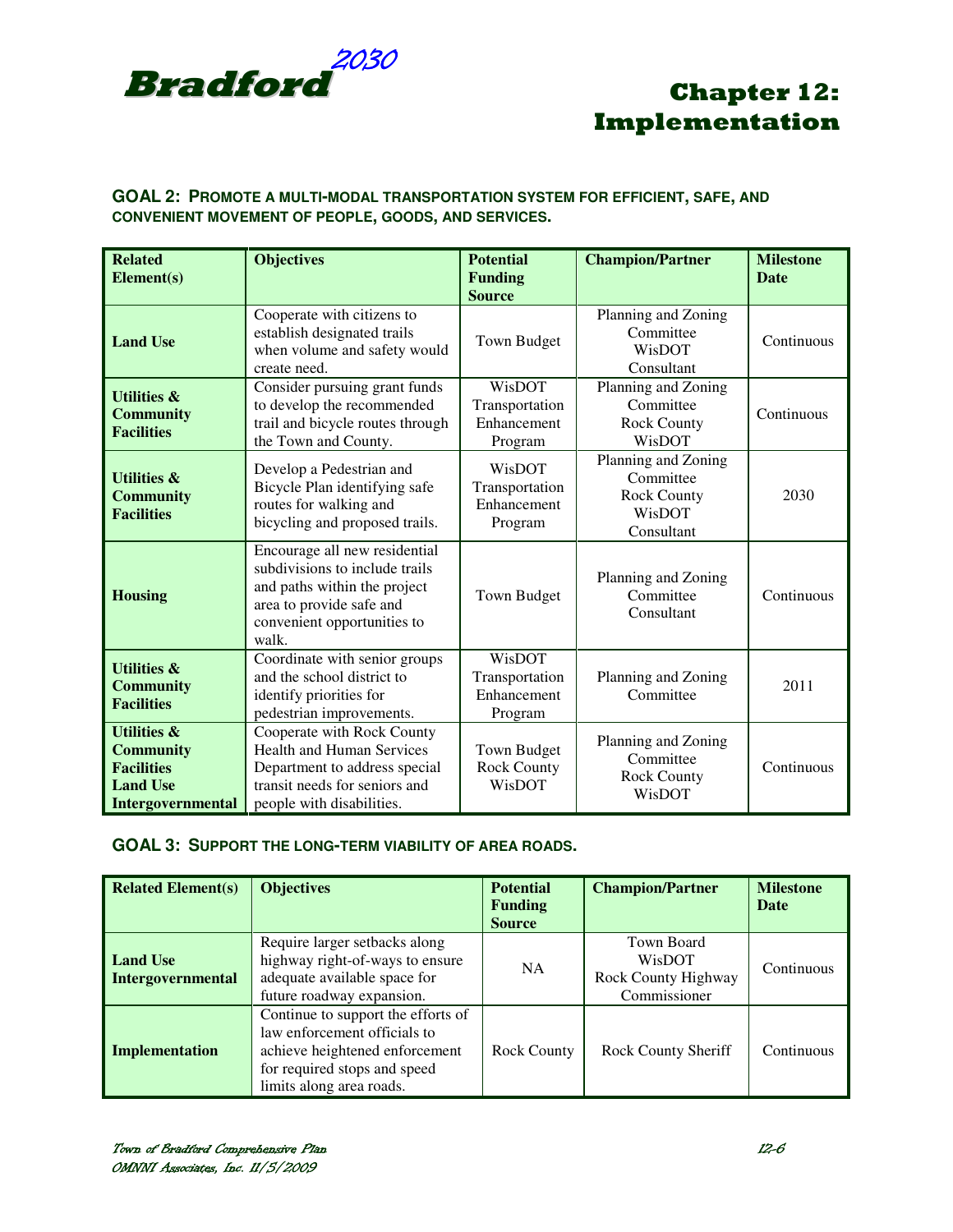

| <b>Land Use</b> | Include language in future<br>subdivision ordinances requiring<br>that residential developers<br>complete traffic impact analyses<br>for new subdivisions to ensure<br>that the road network can<br>accommodate the additional<br>traffic volumes resulting from the<br>proposed development. | <b>NA</b> | Planning and Zoning<br>Committee<br><b>Rock County</b><br>Consultant | 2010 |
|-----------------|-----------------------------------------------------------------------------------------------------------------------------------------------------------------------------------------------------------------------------------------------------------------------------------------------|-----------|----------------------------------------------------------------------|------|
|-----------------|-----------------------------------------------------------------------------------------------------------------------------------------------------------------------------------------------------------------------------------------------------------------------------------------------|-----------|----------------------------------------------------------------------|------|

### **GOAL 4: PARTNER WITH THE COUNTY AND WISDOT TO PLAN AND COORDINATE TRANSPORTATION IMPROVEMENTS.**

| <b>Related Element(s)</b>                   | <b>Objectives</b>                                                                                                                                                                     | <b>Potential</b><br><b>Funding</b><br><b>Source</b> | <b>Champion/Partner</b>                                          | <b>Milestone</b><br>Date |
|---------------------------------------------|---------------------------------------------------------------------------------------------------------------------------------------------------------------------------------------|-----------------------------------------------------|------------------------------------------------------------------|--------------------------|
| Intergovernmental                           | Communicate and coordinate<br>transportation improvements and<br>plans with WisDOT and the<br>Rock County Highway<br>Department.                                                      | Town Budget                                         | Planning and Zoning<br>Committee                                 | Continuous               |
| <b>Intergovernmental</b>                    | Provide copies of this plan and<br>subsequent updates to WisDOT,<br>NCWRPC, and Rock County.                                                                                          | Town Budget                                         | <b>Town Clerk</b>                                                | Continuous               |
| <b>Intergovernmental</b>                    | Encourage WisDOT and Rock<br>County to directly notify<br>residents and businesses of<br>anticipated transportation<br>projects and provide regular work<br>schedule updates.         | WisDOT                                              | WisDOT<br><b>Rock County</b>                                     | Continuous               |
| <b>Land Use</b><br><b>Intergovernmental</b> | Coordinate planning for<br>improvements to USH 14/STH<br>11 with WisDOT and Rock<br>County to ensure that local<br>services, including public safety,<br>are not negatively affected. | <b>WisDOT</b>                                       | Planning and Zoning<br>Committee<br><b>Rock County</b><br>WisDOT | Continuous               |

### **GOAL 5: KEEP RESIDENTS INFORMED OF TRANSPORTATION IMPROVEMENTS.**

| <b>Related Element(s)</b>                   | <b>Objectives</b>                                                             | <b>Potential</b><br><b>Funding</b><br><b>Source</b> | <b>Champion/Partner</b> | <b>Milestone</b><br>Date |
|---------------------------------------------|-------------------------------------------------------------------------------|-----------------------------------------------------|-------------------------|--------------------------|
| <b>Issues &amp;</b><br><b>Opportunities</b> | Provide information about future<br>road improvements at public<br>meetings.  | Town<br><b>Budget</b>                               | Town Board              | Continuous               |
| <b>Issues &amp;</b><br><b>Opportunities</b> | Provide information about<br>transportation improvements to<br>the community. | Town<br><b>Budget</b>                               | Town Board              | Continuous               |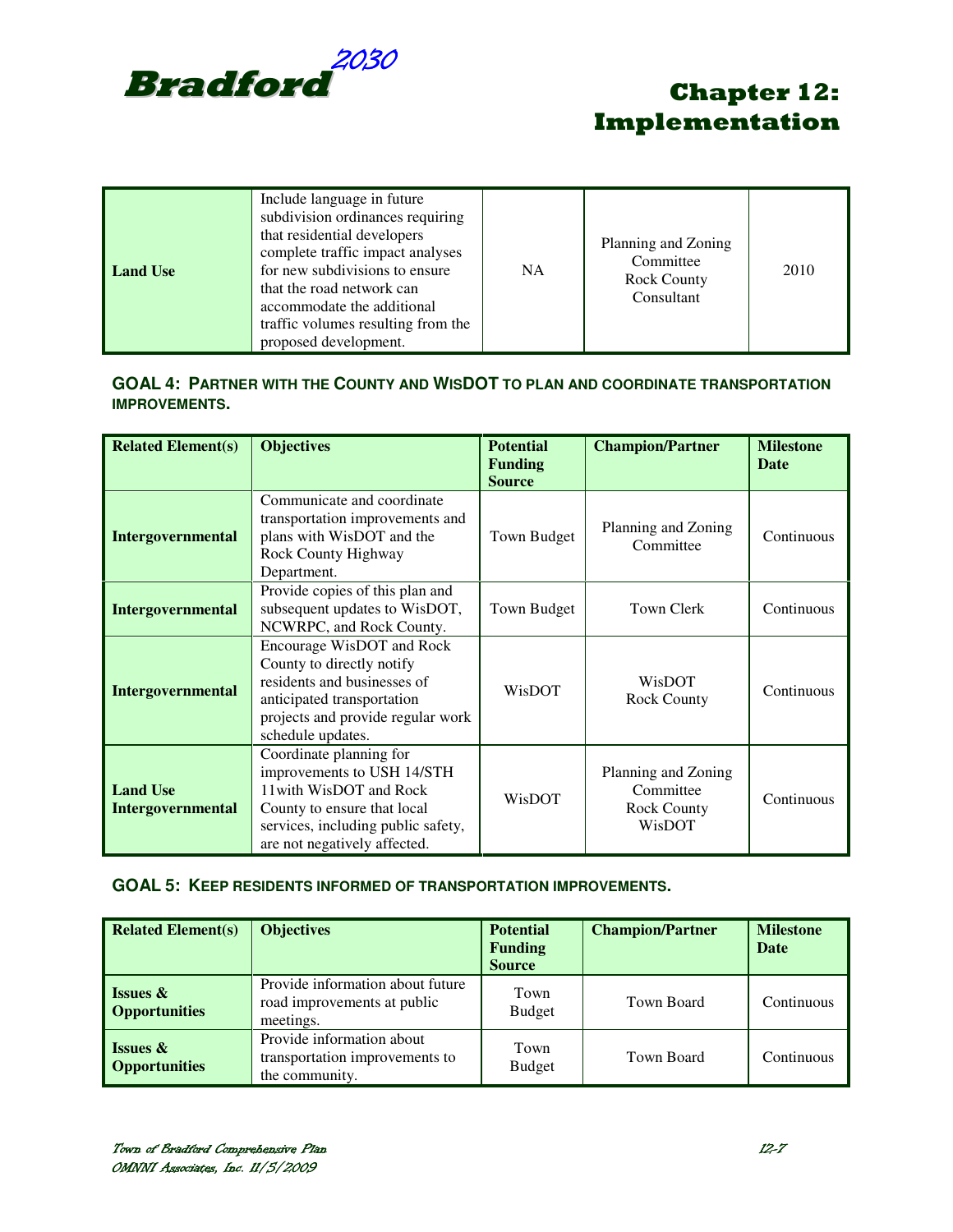

| <b>Housing</b><br><b>Economic</b><br><b>Development</b> | Review the Driveway/Culvert<br>Ordinance to ensure adequate and<br>desired spacing of ingress and<br>egress points along all Town<br>Roads | Town<br><b>Budget</b> | Planning and Zoning<br>Committee<br>Rock County<br>Consultant | 2011 |
|---------------------------------------------------------|--------------------------------------------------------------------------------------------------------------------------------------------|-----------------------|---------------------------------------------------------------|------|
|---------------------------------------------------------|--------------------------------------------------------------------------------------------------------------------------------------------|-----------------------|---------------------------------------------------------------|------|

#### **GOAL 6: DEVELOP THE TRANSPORTATION NETWORK IN ACCORDANCE WITH ADOPTED LAND USE PLANS, ECONOMIC CONSIDERATIONS, PHYSICAL CONSTRAINTS, AND COMMUNITY DESIRES TO MEET LOCAL TRAVEL NEEDS.**

| <b>Related Element(s)</b> | <b>Objectives</b>                                                                                                                                                                            | <b>Potential</b><br><b>Funding</b><br><b>Source</b> | <b>Champion/Partner</b>                                       | <b>Milestone</b><br>Date |
|---------------------------|----------------------------------------------------------------------------------------------------------------------------------------------------------------------------------------------|-----------------------------------------------------|---------------------------------------------------------------|--------------------------|
| <b>Land Use</b>           | Develop and maintain an<br>Official Map to plan for<br>roadway extensions and<br>improvements over time.                                                                                     | Town Budget                                         | Planning and Zoning<br>Committee<br>Highway<br>Superintendent | Continuous               |
| <b>Land Use</b>           | Review the Transportation Map<br>at least every five $(5)$ years to<br>ensure that it accurately reflects<br>changes indicated on Town<br>Official Map and any current<br>development plans. | Town Budget                                         | Planning and Zoning<br>Committee<br>Highway<br>Superintendent | Every Five<br>Years      |

## **Utilities & Community Facilities Chapter**

### **UTILITIES AND COMMUNITY FACILITIES POLICIES**

- 1. It is the policy of the Town of Bradford to ensure that all Town residents are provided with necessary utilities and community facilities according to a board approved timeline.
- 2. It is the policy of the Town of Bradford to ensure that all Town residents are aware of available community facilities and services.
- 3. Pursue shared service opportunities when mutually beneficial (i.e. cost savings) to improve the efficiency and quality of utilities and community facilities
- 4. Require developers to pay their "fair share" for improvements needed to support new development requests.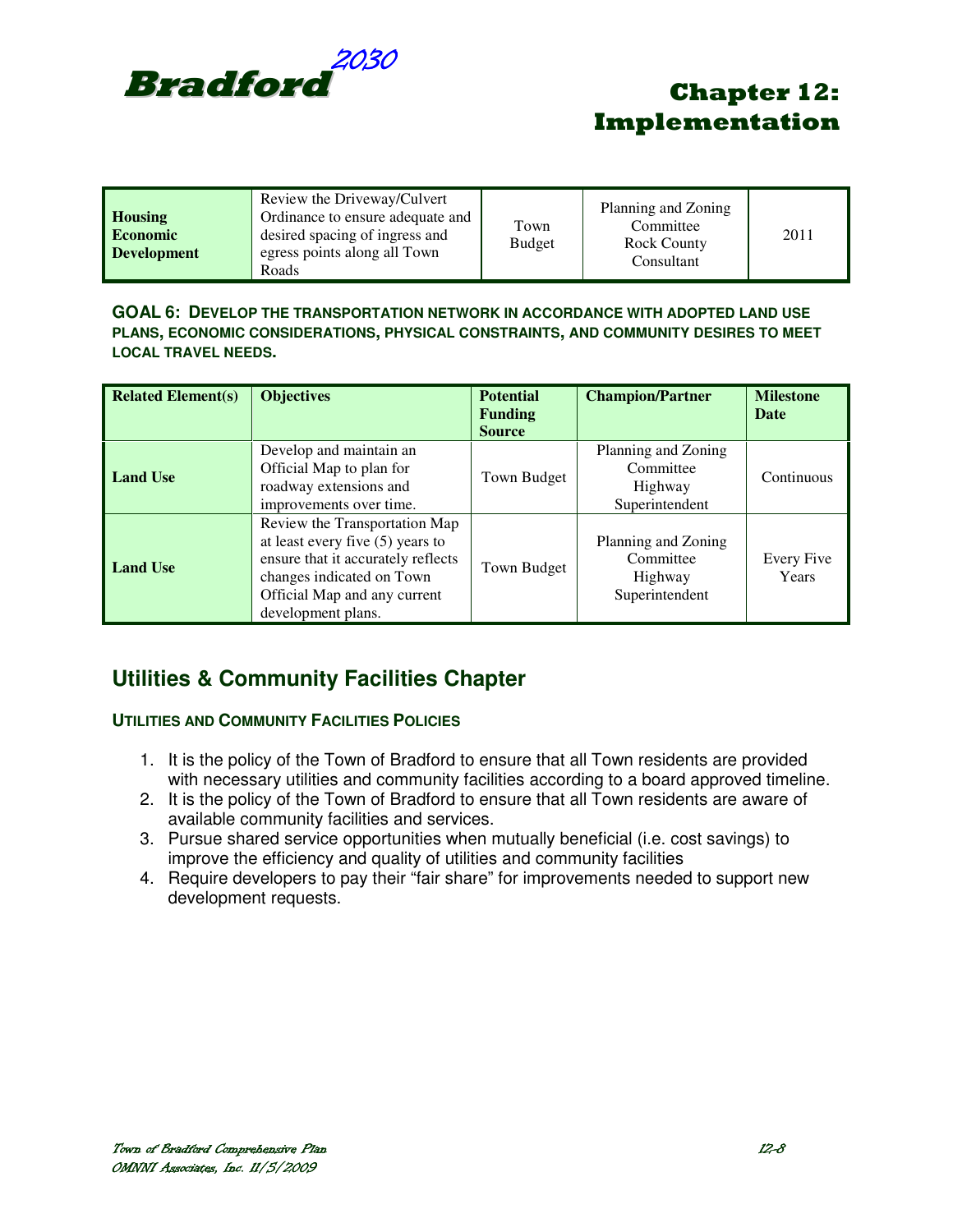

### **GOAL 1: PROVIDE EFFICIENT FACILITIES TO SERVE THE NEEDS OF THE BRADFORD COMMUNITY.**

| <b>Related Element(s)</b>         | <b>Objectives</b>                                                                                                                                                                                                                           | <b>Potential</b><br><b>Funding</b><br><b>Source</b>             | <b>Champion/Partner</b>                                  | <b>Milestone</b><br><b>Date</b> |
|-----------------------------------|---------------------------------------------------------------------------------------------------------------------------------------------------------------------------------------------------------------------------------------------|-----------------------------------------------------------------|----------------------------------------------------------|---------------------------------|
| Implementation                    | Complete a facilities assessment<br>of the Town Hall to consider<br>space needs/reallocation for<br>office and storage as well as<br>desirable communication<br>technology upgrades. Complete<br>desired improvements.                      | Rural<br>Development<br>Community<br><b>Facilities</b><br>Grant | Architect<br>Town Board<br>Town Hall Repair<br>Committee | Dec. 31,<br>2011                |
| <b>Land Use</b><br>Implementation | Consider the development of a<br>Town of Bradford<br>Comprehensive Outdoor<br>Recreation Plan and utilize the<br>plan to seek funding for the<br>acquisition of land for, and<br>development of, desired park and<br>recreation facilities. | Town Budget                                                     | Planning and Zoning<br>Committee<br>Consultant           | Dec. 31,<br>2011                |

### **GOAL 2: ENSURE THAT ALL TOWN DEVELOPMENT IS SERVED BY EFFICIENT, COST-EFFECTIVE SERVICES AND INFRASTRUCTURE WITHIN THE TOWN'S CAPACITY TO PROVIDE SERVICES AND FACILITIES.**

| <b>Related Element(s)</b>                               | <b>Objectives</b>                                                                                                                                                                                                                                                                                         | <b>Potential</b><br><b>Funding</b><br><b>Source</b> | <b>Champion/Partner</b>                              | <b>Milestone</b><br><b>Date</b> |
|---------------------------------------------------------|-----------------------------------------------------------------------------------------------------------------------------------------------------------------------------------------------------------------------------------------------------------------------------------------------------------|-----------------------------------------------------|------------------------------------------------------|---------------------------------|
| <b>Transportation</b><br><b>Implementation</b>          | Consider the development of a<br>Capital Improvements Program<br>to be used as a central tool to<br>implement this Comprehensive<br>Plan. The CIP should help the<br>Town plan for needed utilities<br>and community facilities<br>improvements, as well as<br>transportation, and other<br>improvements. | Town<br><b>Budget</b>                               | Town Board                                           | Dec. 31,<br>2011                |
| <b>Housing</b><br><b>Implementation</b>                 | Explore the potential for adopting<br>local impact fees (Compliant with<br>Act 477) to help pay for new<br>construction and improvements<br>to local facilities.                                                                                                                                          | Town<br><b>Budget</b>                               | Planning and Zoning<br>Committee<br>Local Developers | Dec. 31,<br>2011                |
| <b>Housing</b><br><b>Ag/Natl/Cult</b><br>Implementation | Develop a Town of Bradford<br>Subdivision Ordinance.                                                                                                                                                                                                                                                      | Town<br><b>Budget</b>                               | <b>Town Board</b><br>Consultant                      | Dec. 31,<br>2011                |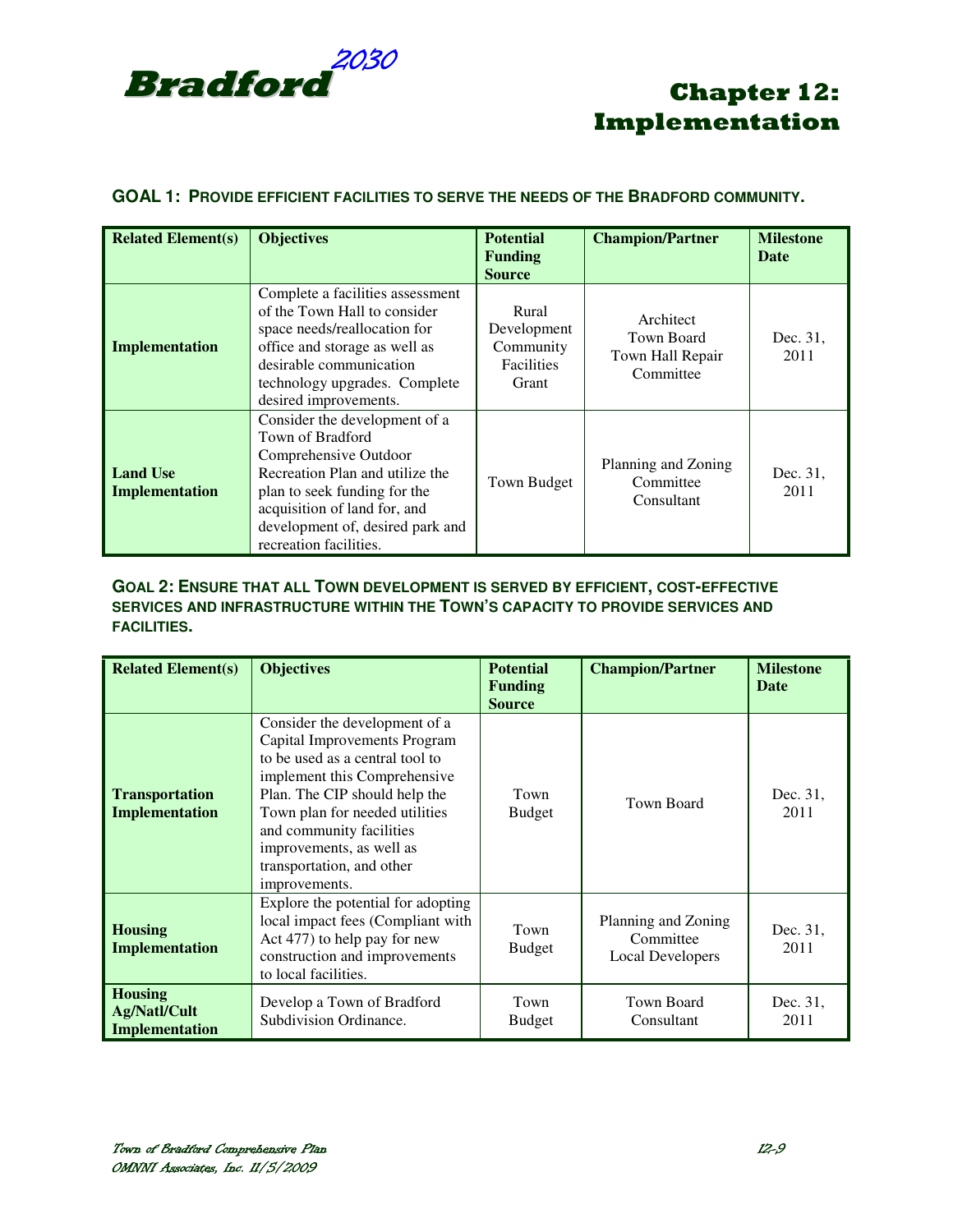

| Utilities &<br><b>Community</b><br><b>Facilities</b><br><b>Land Use</b><br><b>Implementation</b> | Develop a Wind Farm Ordinance<br>to guide development of wind-<br>generated power facilities in the<br>Town. | Town<br><b>Budget</b> | Town Board<br><b>Towns Association</b><br>Consultant | Dec. 31.<br>2011 |
|--------------------------------------------------------------------------------------------------|--------------------------------------------------------------------------------------------------------------|-----------------------|------------------------------------------------------|------------------|
|--------------------------------------------------------------------------------------------------|--------------------------------------------------------------------------------------------------------------|-----------------------|------------------------------------------------------|------------------|

### **GOAL 3: CONTINUE TO ENSURE THAT BRADFORD IS A SAFE COMMUNITY BY MEETING OR EXCEEDING RECOGNIZED STANDARDS FOR PUBLIC SAFETY.**

| <b>Related Element(s)</b>         | <b>Objectives</b>                                                                                                                                                                                                                | <b>Potential</b><br><b>Funding</b><br><b>Source</b> | <b>Champion/Partner</b> | <b>Milestone</b><br>Date |
|-----------------------------------|----------------------------------------------------------------------------------------------------------------------------------------------------------------------------------------------------------------------------------|-----------------------------------------------------|-------------------------|--------------------------|
| <b>Intergovernmental</b>          | Coordinate with neighboring<br>communities to maintain<br>adequate fire department staff<br>coverage.                                                                                                                            | Fire<br>Administration<br><b>Grants</b>             | Fire Departments        | As Needed                |
| <b>Housing</b><br><b>Land Use</b> | When new subdivision,<br>commercial, or industrial<br>development requests are<br>submitted to the Town, submit<br>the requests to the Sheriff<br>Department and applicable fire<br>department for review and<br>recommendation. | Town Budget                                         | Town Clerk              | Continuous               |

## **Agricultural, Natural, and Cultural Resources Chapter**

### **AGRICULTURAL, NATURAL, AND CULTURAL RESOURCES POLICIES**

- 1. Protect the biodiversity and scenic splendor in Bradford.
- 2. Preserve the natural resource base, primary environmental corridors, surrounding agricultural lands, and Rock Prairie which contribute to the maintenance of the ecological balance, natural beauty, economic well being, and quality of life of the Town.
- 3. Protect groundwater and develop programs to ensure the long-term viability of the aquifer as a source of potable water.
- 4. Provide zoning that supports local family farm operations and small specialty farms to maintain agriculture as a productive part of the rural landscape.
- 5. Maintain the Town's rural character by:
	- a. Communicating with local farmers who want to sell their property about options available through land trusts and conservation development design techniques.
	- b. Limiting residential development to areas best suited to such land uses.
- 6. Preserve the cultural and historical heritage of the Town for future generations.
- 7. Preserve the natural resource base and surrounding agricultural lands, which contribute to the maintenance of the ecological balance, natural beauty, and economic well-being of the Town.
- 8. Protect floodplains and other areas having severe soil restrictions from development through local ordinances.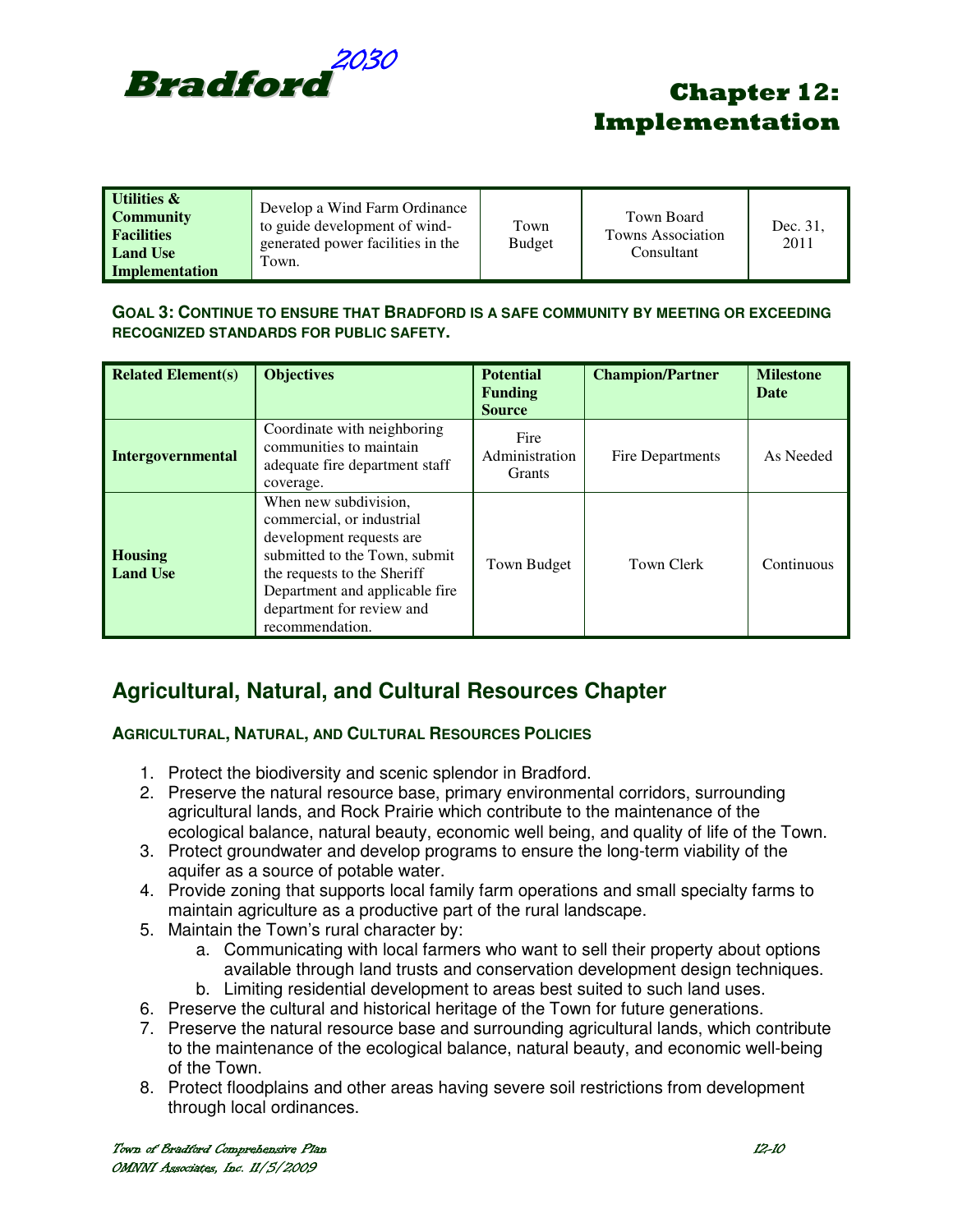

9. Discourage development that will interfere with important natural resources, including prime agricultural lands, area streams, wetlands, and steep slopes

| <b>GOAL 1: PROTECT WETLANDS IN THE TOWN OF BRADFORD.</b> |
|----------------------------------------------------------|
|----------------------------------------------------------|

| <b>Related</b><br>Element(s)                                               | <b>Objectives</b>                                                                                                                                                                                     | <b>Potential</b><br><b>Funding</b><br><b>Source</b> | <b>Champion/Partner</b>                        | <b>Milestone</b><br><b>Date</b> |
|----------------------------------------------------------------------------|-------------------------------------------------------------------------------------------------------------------------------------------------------------------------------------------------------|-----------------------------------------------------|------------------------------------------------|---------------------------------|
| <b>Housing</b><br><b>Land Use</b>                                          | Consider adopting wetland buffer<br>areas extending 50 feet from the<br>delineated boundary of existing<br>wetlands.                                                                                  | Town Budget                                         | Town Board<br>Planning and Zoning<br>Committee | 2011                            |
| <b>Housing</b><br><b>Economic</b><br><b>Development</b><br><b>Land Use</b> | To the extent practicable, areas<br>immediately adjacent to and<br>surrounding wetlands should be<br>developed using techniques to<br>minimize effects on wetlands<br>(e.g. buffers, setbacks, etc.). | Town Budget                                         | Town Board<br>Planning and Zoning<br>Committee | Continuous                      |

### **GOAL 2: PRESERVE RURAL CHARACTER AND SUPPORT COUNTRY LIVING BY MAINTAINING OPEN SPACE, NATURAL AREAS, AND FARMLAND.**

| <b>Related</b><br>Element(s)                                                                         | <b>Objectives</b>                                                                                                                                                                                                                                                                                           | <b>Potential</b><br><b>Funding</b><br><b>Source</b> | <b>Champion/Partner</b>                               | <b>Milestone</b><br><b>Date</b> |
|------------------------------------------------------------------------------------------------------|-------------------------------------------------------------------------------------------------------------------------------------------------------------------------------------------------------------------------------------------------------------------------------------------------------------|-----------------------------------------------------|-------------------------------------------------------|---------------------------------|
| <b>Housing</b><br><b>Utilities &amp;</b><br><b>Community</b><br><b>Facilities</b><br><b>Land Use</b> | Using the Future Land Use Map<br>as a guide, seek to direct<br>residential and commercial<br>development to certain areas,<br>including those areas least suited<br>for farming, with soils that<br>support foundations and septic<br>systems.                                                              | Town<br><b>Budget</b>                               | Town Board<br>Planning and Zoning<br>Committee        | Continuous                      |
| <b>Housing</b><br><b>Economic</b><br><b>Development</b><br><b>Land Use</b>                           | Individual lot development on<br>farmland should be directed to the<br>edges of farm fields so as to<br>preserve contiguous blocks of<br>farmland that can continue to<br>remain productive.                                                                                                                | Town<br><b>Budget</b>                               | Town Board<br>Planning and Zoning<br>Committee        | Continuous                      |
| <b>Housing</b><br><b>Economic</b><br><b>Development</b><br><b>Land Use</b>                           | Consider revising the zoning<br>ordinance to permit additional<br>accessory uses in agricultural<br>areas to help sustain local farming<br>operations (e.g. roadside stands,<br>farmers markets, horse boarding,<br>bed and breakfasts, etc.) and<br>allow for adequate on-site and<br>directional signage. | Town<br><b>Budget</b>                               | <b>Town Board</b><br>Planning and Zoning<br>Committee | 2010                            |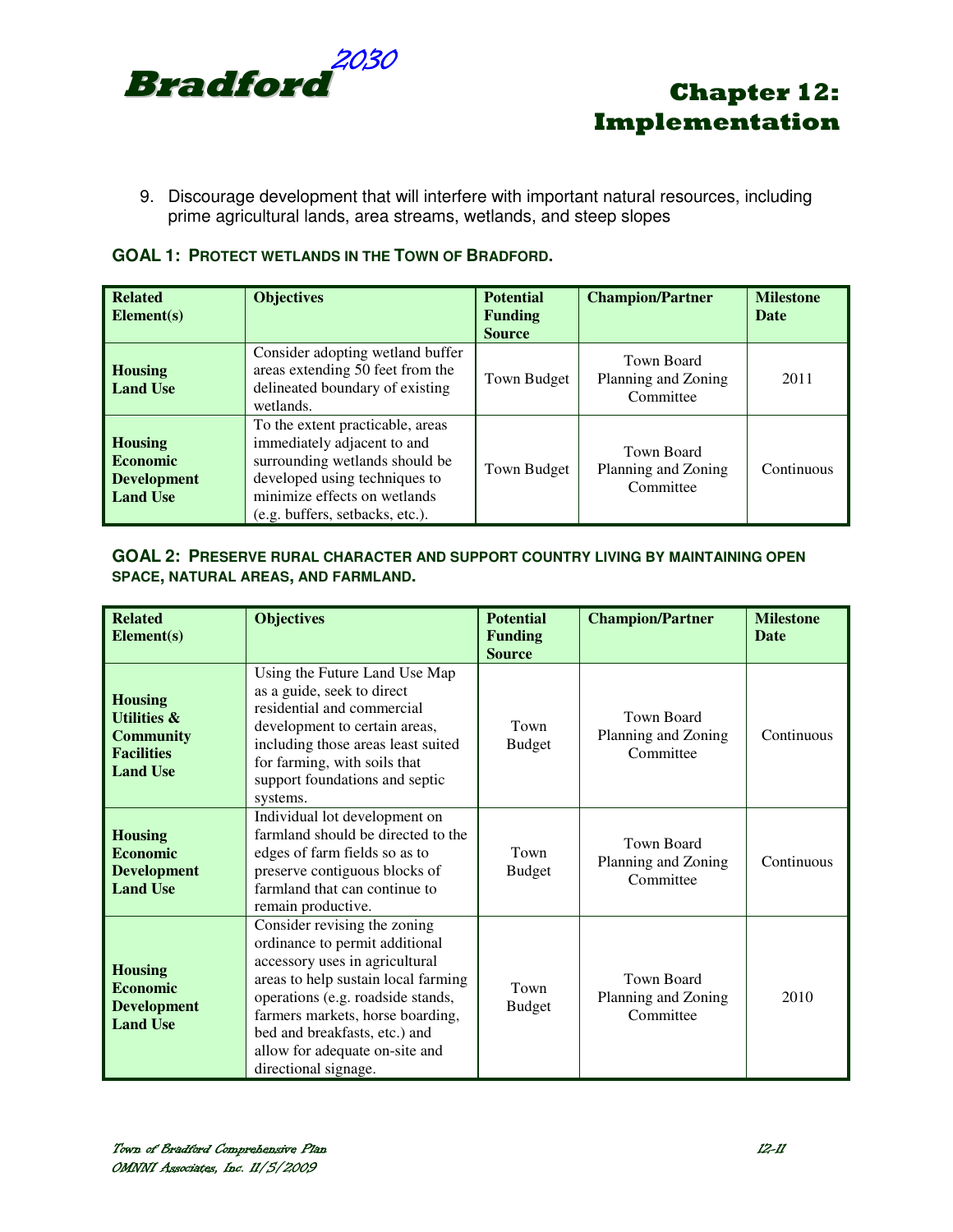

### **GOAL 3: PRESERVE AND ENHANCE WILDLIFE HABITAT.**

| <b>Related Element(s)</b>                                                    | <b>Objectives</b>                                                                                                                                                                                                                                                                                                                                                               | <b>Potential</b><br><b>Funding</b><br><b>Source</b> | <b>Champion/Partner</b>                                       | <b>Milestone</b><br><b>Date</b> |
|------------------------------------------------------------------------------|---------------------------------------------------------------------------------------------------------------------------------------------------------------------------------------------------------------------------------------------------------------------------------------------------------------------------------------------------------------------------------|-----------------------------------------------------|---------------------------------------------------------------|---------------------------------|
| <b>Housing</b><br><b>Land Use</b><br><b>Intergovernmental</b><br>Cooperation | Consider partnering with local<br>land trusts to protect wildlife<br>habitat areas. Encourage local<br>landowners to pursue<br>opportunities to protect their<br>land by working with land trusts.                                                                                                                                                                              | Town<br><b>Budget</b><br><b>Land Trusts</b>         | <b>Town Board</b><br>Planning and Zoning<br>Committee         | Continuous                      |
| <b>Land Use</b><br>Intergovernmental<br>Cooperation                          | Cooperate with WDNR to better<br>identify and protect wildlife<br>habitats, particularly those<br>unique to the community.                                                                                                                                                                                                                                                      | Town<br><b>Budget</b><br><b>WDNR</b>                | Town Board<br>Planning and Zoning<br>Committee<br><b>WDNR</b> | Continuous                      |
| <b>Land Use</b>                                                              | Discourage habitat<br>fragmentation by encouraging<br>development adjacent to existing<br>development.                                                                                                                                                                                                                                                                          | Town<br><b>Budget</b>                               | Town Board<br>Planning and Zoning<br>Committee                | Continuous                      |
| <b>Land Use</b>                                                              | Consider a network of green<br>corridors thorough the<br>community to act as wildlife<br>corridors. This effort should<br>begin with areas protected<br>through shoreland wetland<br>zoning, open areas preserved in<br>conservation-based subdivisions,<br>and with the establishment of<br>additional trails and greenways<br>in accordance with the Future<br>Land Use Maps. | Town<br><b>Budget</b><br>Grants                     | <b>Town Board</b><br>Planning and Zoning<br>Committee         | Continuous                      |

### **GOAL 4: PROTECT THE QUALITY OF SURFACE AND GROUNDWATER.**

| <b>Related Element(s)</b>                                                                            | <b>Objectives</b>                                                                                                                                              | <b>Potential</b><br><b>Funding</b><br><b>Source</b> | <b>Champion/Partner</b>                                              | <b>Milestone</b><br>Date |
|------------------------------------------------------------------------------------------------------|----------------------------------------------------------------------------------------------------------------------------------------------------------------|-----------------------------------------------------|----------------------------------------------------------------------|--------------------------|
| <b>Housing</b><br><b>Utilities &amp;</b><br><b>Community</b><br><b>Facilities</b><br><b>Land Use</b> | Encourage conservation<br>subdivision principals for all<br>residential development<br>occurring in sensitive ecological<br>areas or prime agricultural lands. | Town<br><b>Budget</b>                               | Town Board<br>Planning and Zoning<br>Committee<br>Consultant         | Continuous               |
| <b>Land Use</b>                                                                                      | Encourage farmers to use best<br>available manure management<br>technologies.                                                                                  | Town<br><b>Budget</b><br><b>USDA</b>                | Town Board<br>Planning and Zoning<br>Committee<br><b>Rock County</b> | Continuous               |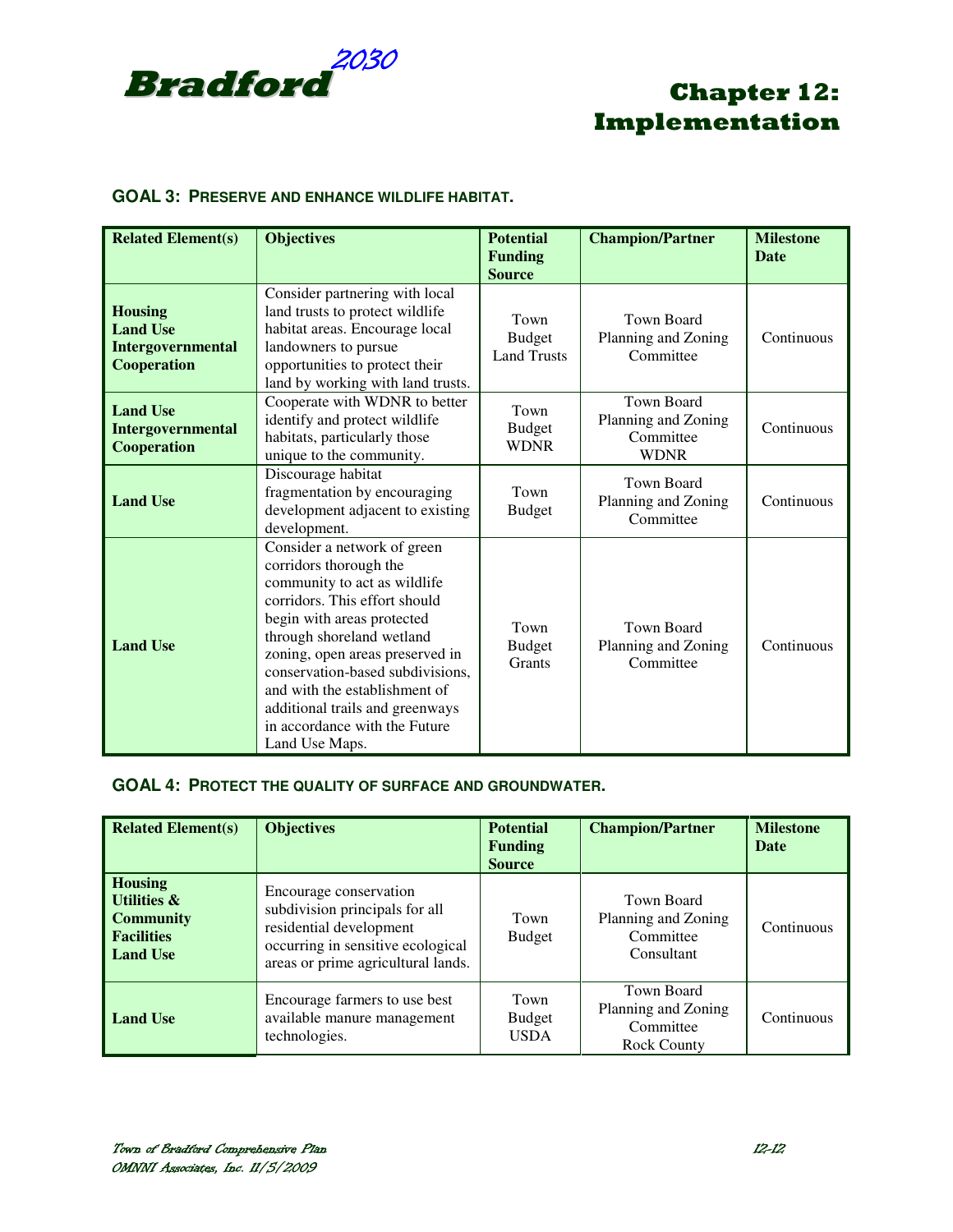

| <b>Housing</b><br><b>Land Use</b><br>Intergovernmental<br>Cooperation                                                 | Create, maintain and enhance<br>natural buffers along river,<br>stream, and lake banks.<br>Work with Rock County,<br>WDNR, and the Wisconsin<br>Department of Agriculture,<br>Trade and Consumer Protection<br>to promote riparian buffers<br>along streams and lakeshores.<br>Educate residents about the<br>importance of environmental<br>corridors.                                                     | Town<br><b>Budget</b><br><b>Rock County</b><br><b>WDNR</b><br><b>DATCP</b> | <b>Town Board</b><br>Planning and Zoning<br>Committee<br><b>Rock County</b><br><b>WDNR</b> | Continuous |
|-----------------------------------------------------------------------------------------------------------------------|-------------------------------------------------------------------------------------------------------------------------------------------------------------------------------------------------------------------------------------------------------------------------------------------------------------------------------------------------------------------------------------------------------------|----------------------------------------------------------------------------|--------------------------------------------------------------------------------------------|------------|
| <b>Land Use</b><br>Intergovernmental<br><b>Cooperation</b>                                                            | Coordinate with Rock County<br>and WDNR to implement<br>agricultural and residential best<br>management practices to reduce<br>nonpoint source water pollution.                                                                                                                                                                                                                                             | Town<br><b>Budget</b><br><b>Rock County</b><br><b>WDNR</b>                 | Town Board<br>Planning and Zoning<br>Committee<br><b>Rock County</b><br><b>WDNR</b>        | Continuous |
| <b>Housing</b>                                                                                                        | Encourage residents to replace<br>lawns with native species and<br>use rain gardens to encourage<br>infiltration of storm water and<br>recharge to groundwater.                                                                                                                                                                                                                                             | Town<br><b>Budget</b>                                                      | Town Board<br>Planning and Zoning<br>Committee                                             | Continuous |
| <b>Housing</b><br><b>Transportation</b>                                                                               | Review and revitalize<br>ordinances aimed at minimizing<br>paved surfaces such as<br>driveways and roads. This can<br>be achieved with driveway<br>maximum length standards that<br>have the added benefit of<br>providing better access to<br>residences for fire and police<br>protection and subdivision and<br>private road design ordinances<br>that limit roadway access and<br>reduce vehicle speed. | Town<br><b>Budget</b>                                                      | <b>Town Board</b><br>Planning and Zoning<br>Committee                                      | 2010-11    |
| <b>Housing</b><br><b>Utilities &amp;</b><br><b>Community</b><br><b>Facilities</b><br>Intergovernmental<br>Cooperation | Coordinate with Rock County to<br>educate homeowners on the<br>need for proper maintenance of<br>private well and onsite<br>wastewater treatment systems,<br>periodic testing of private well<br>water, and planning for eventual<br>well, pump or drain field<br>replacements.                                                                                                                             | Town<br><b>Budget</b><br><b>Rock County</b>                                | Town Board<br>Planning and Zoning<br>Committee<br><b>Rock County</b>                       | Continuous |
| <b>Housing</b>                                                                                                        | Strongly encourage or require<br>water conservation and use of<br>water-saving devices such as<br>low-flow showerheads and<br>toilets within homes.                                                                                                                                                                                                                                                         | Town<br><b>Budget</b>                                                      | Town Board<br>Planning and Zoning<br>Committee                                             | Continuous |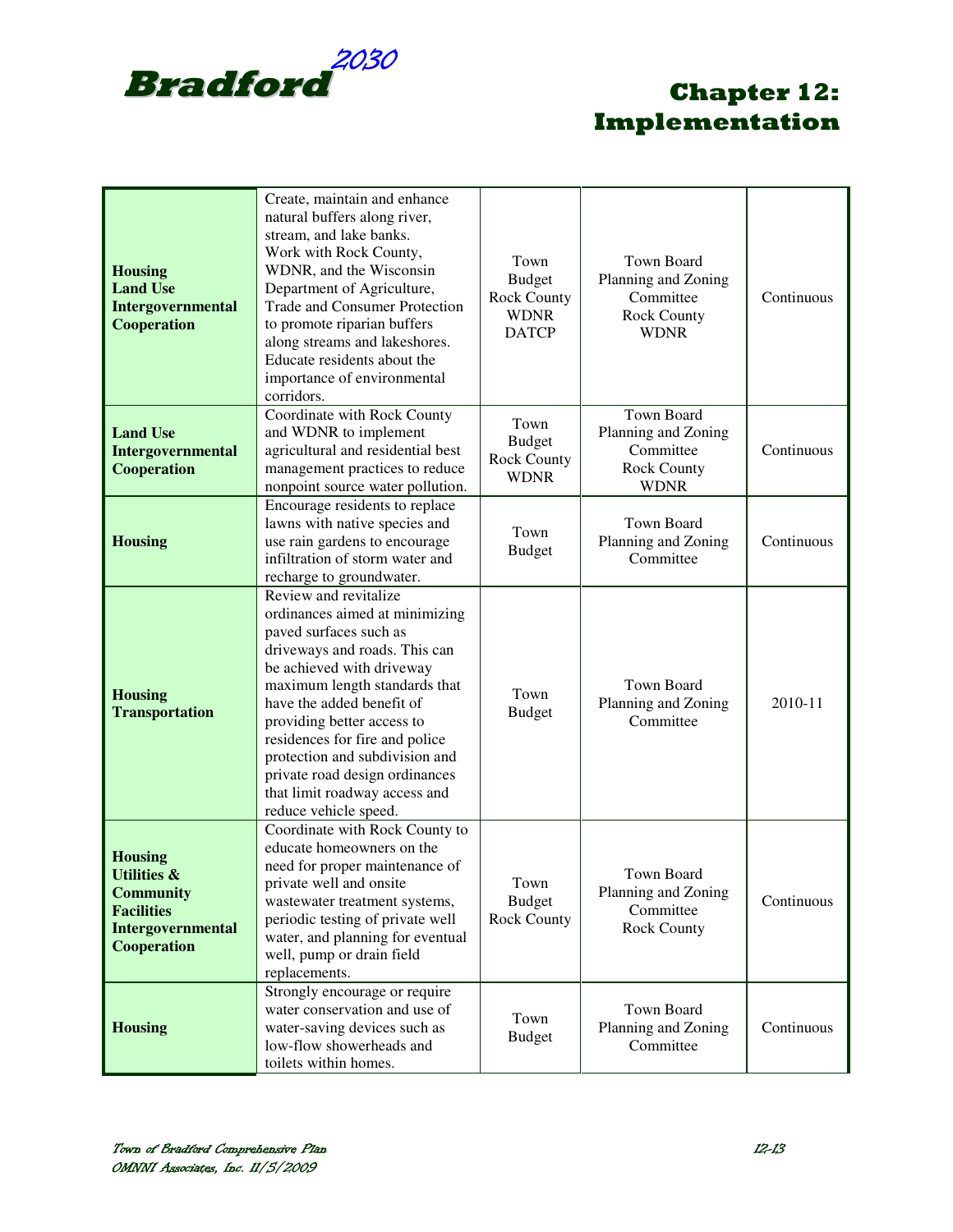

| Coordinate with local quarry<br><b>Housing</b><br>operators to ensure that<br><b>Economic</b><br>operations adhere to the<br><b>Development</b><br>requirements of NR 135.<br><b>Land Use</b> | Town<br><b>Budget</b><br><b>WDNR</b> | Town Board<br>Planning and Zoning<br>Committee | Continuous |
|-----------------------------------------------------------------------------------------------------------------------------------------------------------------------------------------------|--------------------------------------|------------------------------------------------|------------|
|-----------------------------------------------------------------------------------------------------------------------------------------------------------------------------------------------|--------------------------------------|------------------------------------------------|------------|

### **GOAL 5: PRESERVE AND PROTECT THE HISTORIC RESOURCES OF THE TOWN TO PROMOTE THE EDUCATIONAL, CULTURAL, AND GENERAL WELFARE OF RESIDENTS OF BRADFORD AND PROVIDE FOR A MORE INTERESTING, ATTRACTIVE, AND VITAL COMMUNITY.**

| <b>Related Element(s)</b>                                  | <b>Objectives</b>                                                                                                                                                                                                     | <b>Potential</b><br><b>Funding</b><br><b>Source</b> | <b>Champion/Partner</b>                                              | <b>Milestone</b><br>Date |
|------------------------------------------------------------|-----------------------------------------------------------------------------------------------------------------------------------------------------------------------------------------------------------------------|-----------------------------------------------------|----------------------------------------------------------------------|--------------------------|
| <b>Land Use</b><br><b>Intergovernmental</b><br>Cooperation | Work with residents and other<br>groups to inventory historic<br>properties and locations in the<br>Town of Bradford. Share this<br>information with the State of<br>Wisconsin Architecture and<br>History Inventory. | Town<br><b>Budget</b><br><b>SHPO</b>                | <b>Town Board</b><br>Planning and Zoning<br>Committee<br><b>SHPO</b> | 2011                     |
| <b>Land Use</b><br><b>Intergovernmental</b><br>Cooperation | Consider adopting a historic<br>preservation ordinance, in<br>cooperation with the State<br>Historical Society.                                                                                                       | Town<br><b>Budget</b><br><b>SHPO</b>                | <b>Town Board</b><br>Planning and Zoning<br>Committee<br><b>SHPO</b> | 2011                     |
| <b>Land Use</b><br>Intergovernmental<br>Cooperation        | Pursue <i>Local Certified</i><br>Government status.                                                                                                                                                                   | Town<br><b>Budget</b>                               | <b>Town Board</b><br>Planning and Zoning<br>Committee                | 2012                     |
| <b>Land Use</b><br>Intergovernmental<br>Cooperation        | Promote the historic resources<br>of the community by supporting<br>local preservation groups.                                                                                                                        | Town<br><b>Budget</b>                               | <b>Town Board</b><br>Planning and Zoning<br>Committee                | Continuous               |

#### **GOAL 6: PRESERVE AND PROTECT THE TOWN OF BRADFORD'S GROUNDWATER TO ENSURE A LONG-TERM, VIABLE SOURCE OF POTABLE WATER FOR CURRENT AND FUTURE RESIDENTS OF THE TOWN.**

| <b>Related Element(s)</b>                                                                                                                     | <b>Objectives</b>                                                                                                                                                                                                    | <b>Potential</b><br><b>Funding</b><br><b>Source</b> | <b>Champion/Partner</b>                                       | <b>Milestone</b><br><b>Date</b> |
|-----------------------------------------------------------------------------------------------------------------------------------------------|----------------------------------------------------------------------------------------------------------------------------------------------------------------------------------------------------------------------|-----------------------------------------------------|---------------------------------------------------------------|---------------------------------|
| <b>Housing</b><br><b>Land Use</b>                                                                                                             | Consider developing an annual<br>well-monitoring strategy for<br>existing wells within the Town.                                                                                                                     | Town Budget<br><b>WDNR</b>                          | Town Board<br>Planning and Zoning<br>Committee<br><b>WDNR</b> | 2012                            |
| <b>Housing</b><br><b>Utilities &amp;</b><br><b>Community</b><br><b>Facilities</b><br><b>Economic</b><br><b>Development</b><br><b>Land Use</b> | Consider requiring that all new<br>subdivisions of twenty or more<br>lots utilize community water<br>systems and clustered wastewater<br>treatment systems for all homes<br>when drafting subdivision<br>ordinances. | Town Budget                                         | Town Board<br>Planning and Zoning<br>Committee                | 2010                            |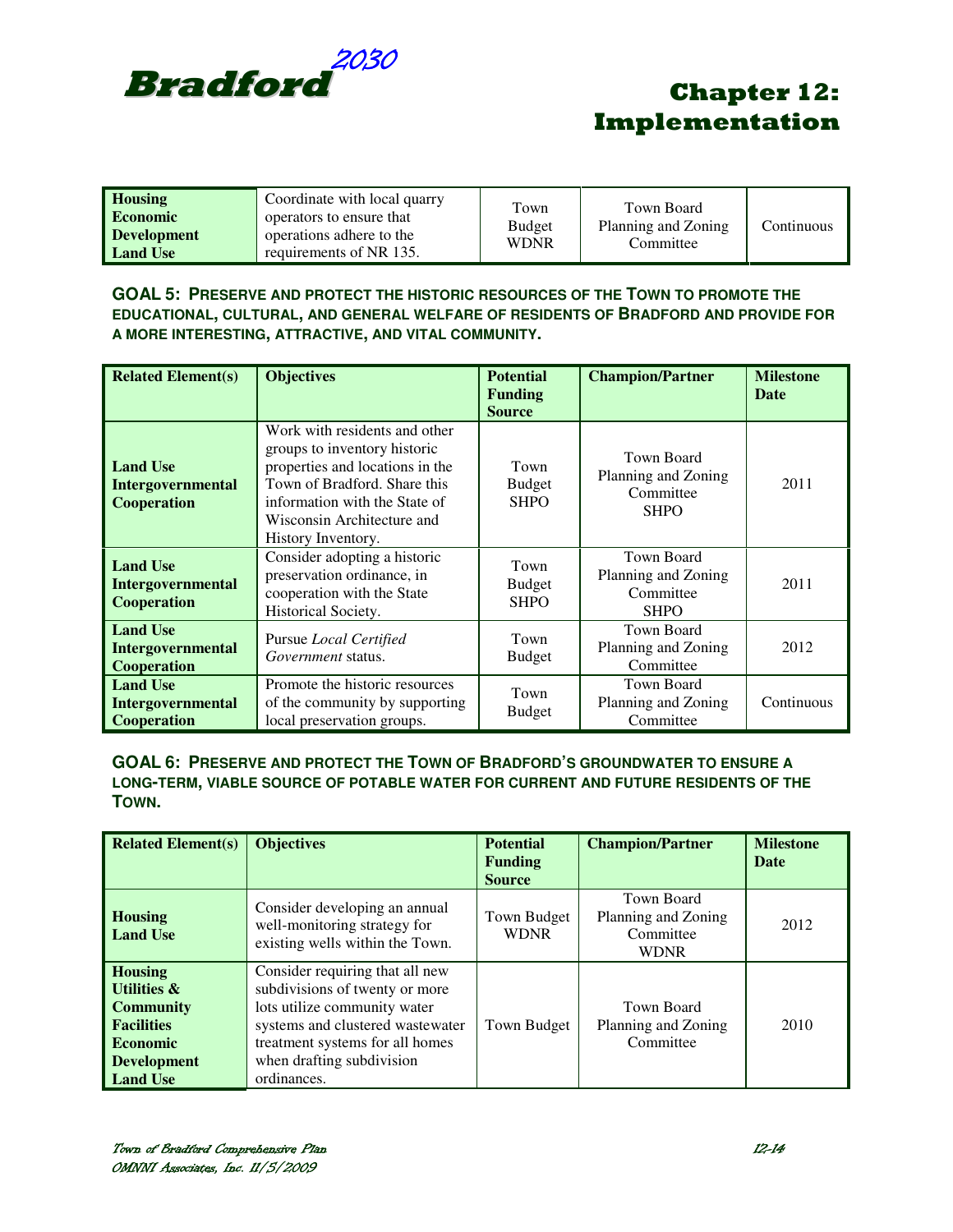

| <b>Land Use</b>                                                                   | Consider requirements to install<br>passive monitoring wells, or<br>piezometers, within all future<br>development projects that utilize<br>individual, private wells.                                                                                                              | Town Budget                                      | Town Board<br>Planning and Zoning<br>Committee                                      | 2010       |
|-----------------------------------------------------------------------------------|------------------------------------------------------------------------------------------------------------------------------------------------------------------------------------------------------------------------------------------------------------------------------------|--------------------------------------------------|-------------------------------------------------------------------------------------|------------|
| <b>Land Use</b>                                                                   | Cooperate with Rock County in<br>identifying those areas within the<br>Town where susceptibility to<br>groundwater contamination is<br>highest and develop plans to<br>ensure that land use within these<br>areas occurs in a manner<br>consistent with protecting<br>groundwater. | Town Budget<br><b>Rock County</b><br><b>WDNR</b> | Town Board<br>Planning and Zoning<br>Committee<br><b>Rock County</b><br><b>WDNR</b> | Continuous |
| <b>Housing</b><br><b>Utilities &amp;</b><br><b>Community</b><br><b>Facilities</b> | Develop an information and<br>education strategy aimed at<br>providing Town residents with<br>the tools to protect their potable<br>water supply.                                                                                                                                  | Town Budget<br><b>WDNR</b>                       | Town Board<br>Planning and Zoning<br>Committee<br><b>WDNR</b>                       | 2012       |

## **Economic Development Chapter**

### **ECONOMIC DEVELOPMENT POLICIES**

- 1. Provide assistance to persons and organizations interested in developing new, or expanding existing, small businesses in the Town.
- 2. Enhance the natural character of the community to ensure the attractiveness of the Town to tourists.
- 3. Support local agriculture as an integral part of the Town's economy.
- 4. Follow the pattern on the Future Land Use Maps when evaluating locations for new residential and business development and to preserve suitable land for agricultural uses (i.e. giving development priority to lands where there is no history of farming and land that is inaccessible or too small to farm).
- 5. Support agriculture and tourism as preferred industries to provide local economic revenue at a minimal cost of service (i.e. infrastructure).
- 6. Facilitate the establishment of agri-business and home-based businesses with concise ordinances that address consistency and compatibility with the character of the surrounding area, maintain the rural appearance of the landscape and minimize potential negative impacts (traffic, noise, odor, glare, signage, parking, truck deliveries, etc.).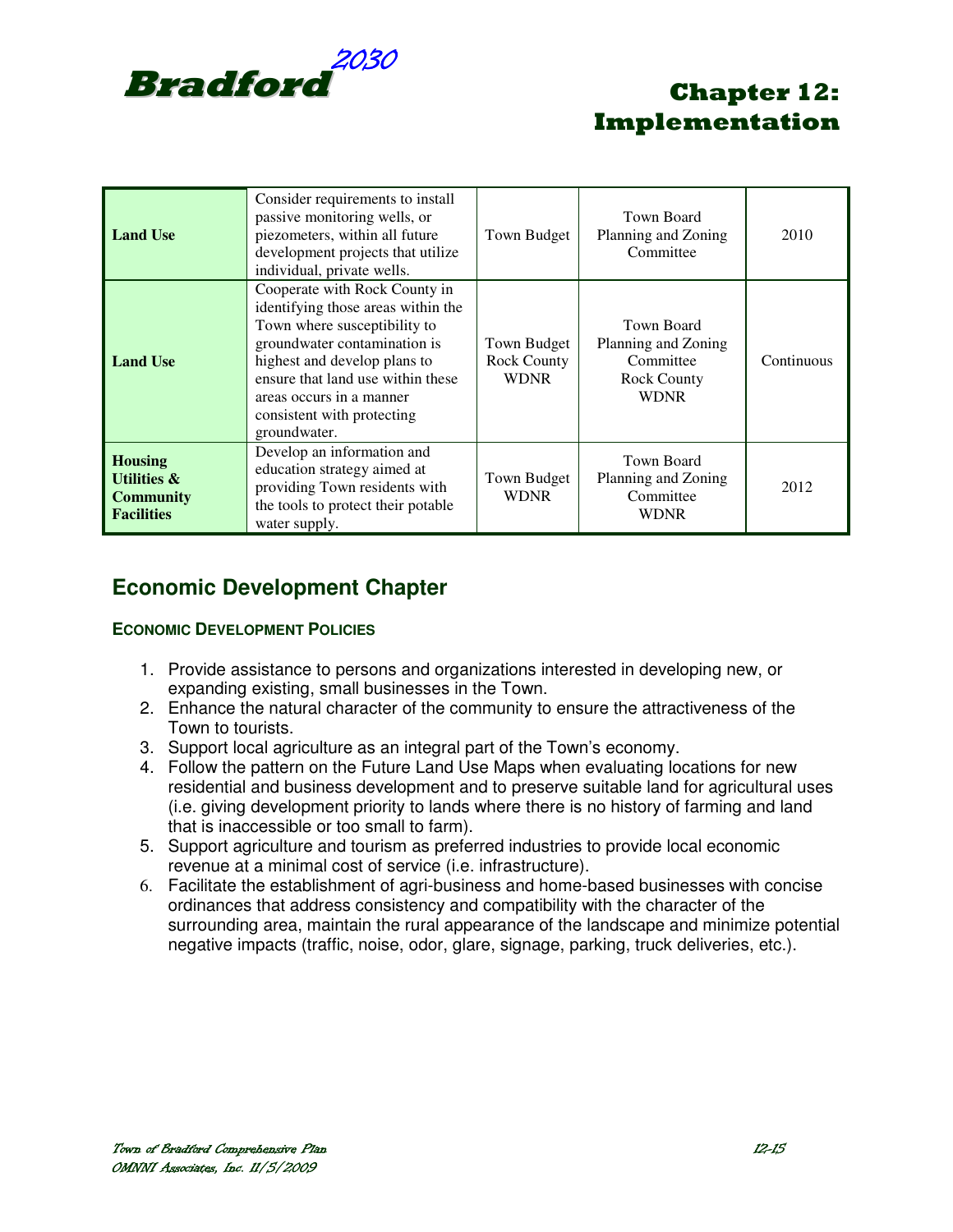

### **GOAL 1: PRESERVE PRODUCTIVE AGRICULTURAL LAND FOR LONG-TERM FARM USES.**

| <b>Related</b><br><b>Chapters</b> | <b>Supporting Objectives</b>                                                                                                                                                          | <b>Potential</b><br><b>Funding Source</b> | <b>Champion</b> /<br><b>Partner</b> | <b>Milestone</b><br>Date |
|-----------------------------------|---------------------------------------------------------------------------------------------------------------------------------------------------------------------------------------|-------------------------------------------|-------------------------------------|--------------------------|
| <b>Land Use</b>                   | Establish an Agricultural Committee to<br>advise the Town Board on issues related to<br>farming and to provide information and<br>education for farming and non-farming<br>interests. | Town Budget                               | Town Board                          | 2011                     |
| <b>Land Use</b>                   | Protect farming operations from nuisance<br>issues (odor, noise etc.) created by the<br>development of incompatible adjacent land<br>uses.                                            | Town Budget                               | Agricultural<br>Committee           | Continuous               |
| <b>Ag/Natl/Cult</b>               | Direct farmers seeking to innovate or<br>modernize their operations to information<br>and resources available through the UW-<br>Extension.                                           | UW-Extension                              | Agricultural<br>Committee           | Continuous               |

### **GOAL 2: ENCOURAGE LOCAL ECONOMIC DEVELOPMENT OPPORTUNITIES THAT EXIST IN HARMONY WITH BRADFORD'S RURAL ATMOSPHERE AND SUPPORT THE LOCAL TAX BASE.**

| <b>Related</b><br><b>Chapter</b>            | <b>Supporting Objectives</b>                                                                                                                                              | <b>Potential</b><br><b>Funding Source</b> | <b>Champion</b> /<br><b>Partner</b>                                            | <b>Milestone</b><br><b>Date</b> |
|---------------------------------------------|---------------------------------------------------------------------------------------------------------------------------------------------------------------------------|-------------------------------------------|--------------------------------------------------------------------------------|---------------------------------|
| <b>Land Use</b>                             | Review sign and lighting requirements in<br>the Zoning Ordinance for commercial<br>development to preserve the rural<br>character of the community.                       | Town Budget                               | Town<br>Attorney and<br>Planning<br>Consultant                                 | 2010                            |
| Ag., Cult. $\&$<br>Nat.<br><b>Resources</b> | Host a Farmer's Market to showcase local<br>agricultural products in Bradford and<br>surrounding communities. Market to the<br>Cities of Janesville, Beloit, and Delevan. | <b>TIF</b><br><b>JEM</b> Grant            | Agricultural<br>Committee                                                      | Ongoing                         |
| Ag., Cult. $\&$<br>Nat.<br><b>Resources</b> | Consider utilizing Tax Increment<br>Financing (TIF) to fund future economic<br>development activities in the Town.                                                        | Town Budget                               | Town Board<br>Planning and<br>Zoning<br>Committee                              | 2011                            |
| Ag., Cult. $\&$<br>Nat.<br><b>Resources</b> | Coordinate economic development<br>activities with Rock County.                                                                                                           | Town Budget                               | <b>Town Board</b><br>Planning and<br>Zoning<br>Committee<br><b>Rock County</b> | Ongoing                         |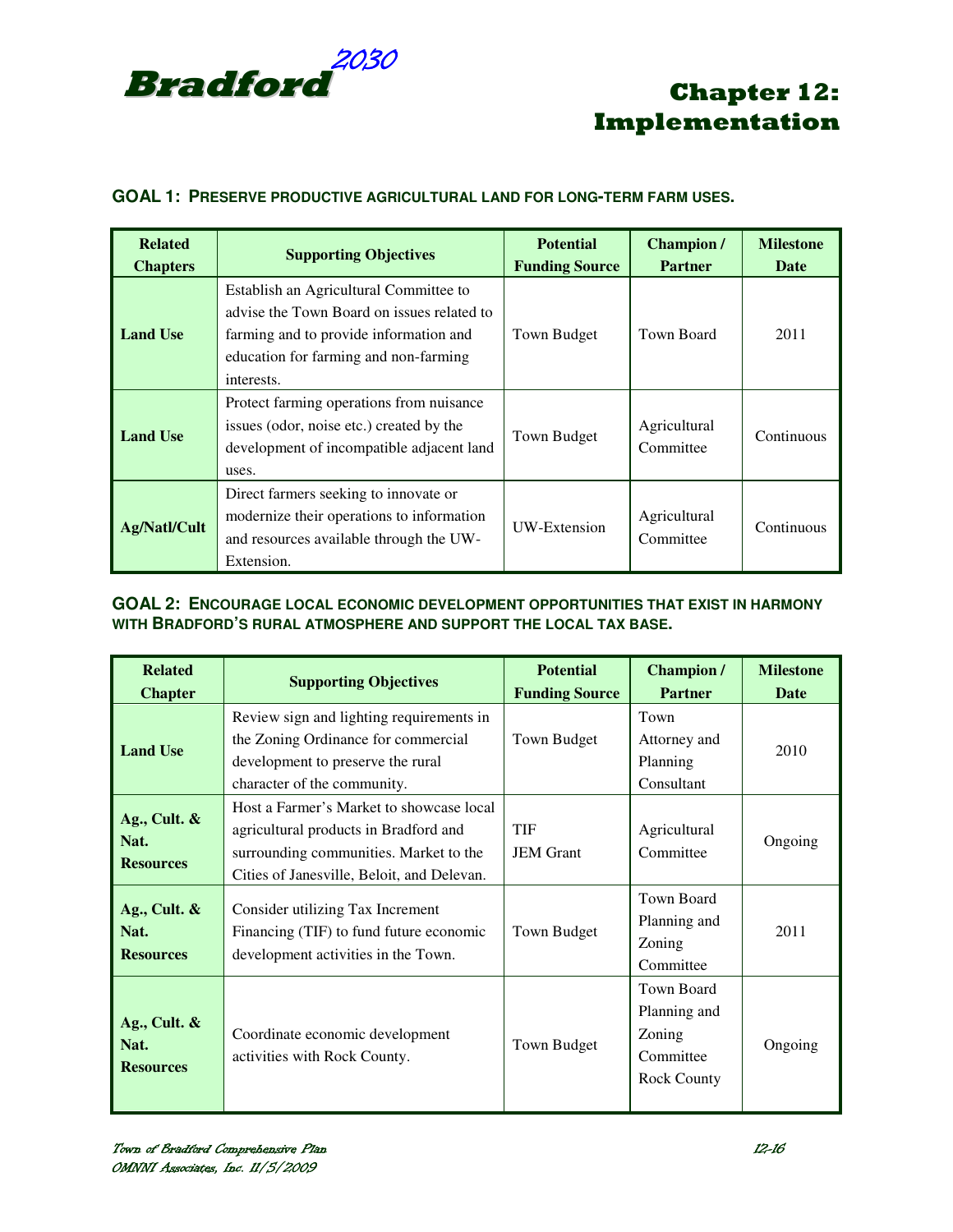

### **Land Use Chapter**

### **LAND USE POLICIES**

- **1.** Protect prime agricultural lands and environmentally sensitive areas.
- **2.** Protect and preserve the rural character of Bradford.
- **3.** Ensure that development and redevelopment is done in accordance with the policies and goals of the Comprehensive Plan.
- **4.** Restore and preserve environmental corridors in order to protect water quality, provide wildlife habitat, and maintain rural character.
- **5.** Encourage conservation-based development in the community.
- **6.** Promote energy efficient, sustainable development.
- **7.** Improve multi-modal transportation opportunities by providing pedestrian and bicycles facilities.

### **GOAL 1: DEVELOP EFFECTIVE TOOLS TO GUIDE FUTURE DEVELOPMENT AND MAINTAIN THE RURAL CHARACTER OF THE TOWN OF BRADFORD.**

| <b>Related</b><br>Element(s)                    | <b>Objectives</b>                                                                                                                                                                 | <b>Potential</b><br><b>Funding</b><br><b>Source</b> | <b>Champion/Partner</b>                        | <b>Milestone</b><br><b>Date</b> |
|-------------------------------------------------|-----------------------------------------------------------------------------------------------------------------------------------------------------------------------------------|-----------------------------------------------------|------------------------------------------------|---------------------------------|
| <b>All</b>                                      | Revise the Zoning Ordinance to<br>be consistent with the<br>Comprehensive Plan.                                                                                                   | Town<br><b>Budget</b>                               | Planning and Zoning<br>Committee<br>Consultant | 2010                            |
| <b>Housing</b><br><b>Land Use</b>               | Develop a Town of Bradford<br>Subdivision Ordinance to guide<br>future residential development in<br>the community.                                                               | Town<br><b>Budget</b>                               | Planning and Zoning<br>Committee<br>Consultant | 2010                            |
| <b>All</b>                                      | Approve an Official Map that<br>accurately reflects desired future<br>land uses.                                                                                                  | Town<br><b>Budget</b>                               | Planning and Zoning<br>Committee<br>Consultant | 2010                            |
| <b>Housing</b><br>Econ. Dev.<br><b>Land Use</b> | Consider developing a Night-sky<br>Lighting Ordinance to preserve<br>dark skies and scenic views.                                                                                 | Town<br><b>Budget</b>                               | Planning and Zoning<br>Committee<br>Consultant | 2010-11                         |
| Ag/Natl/Cult                                    | Use available land use controls to<br>allow farmers to be profitable.                                                                                                             | Town<br><b>Budget</b>                               | Planning and Zoning<br>Committee               | Continuous                      |
| <b>Housing</b><br>Econ. Dev.                    | Avoid strip development of any<br>kind lining township roads as this<br>causes traffic congestion, the<br>appearance of dense<br>development, and the loss of rural<br>character. | Town<br><b>Budget</b>                               | Planning and Zoning<br>Committee               | Continuous                      |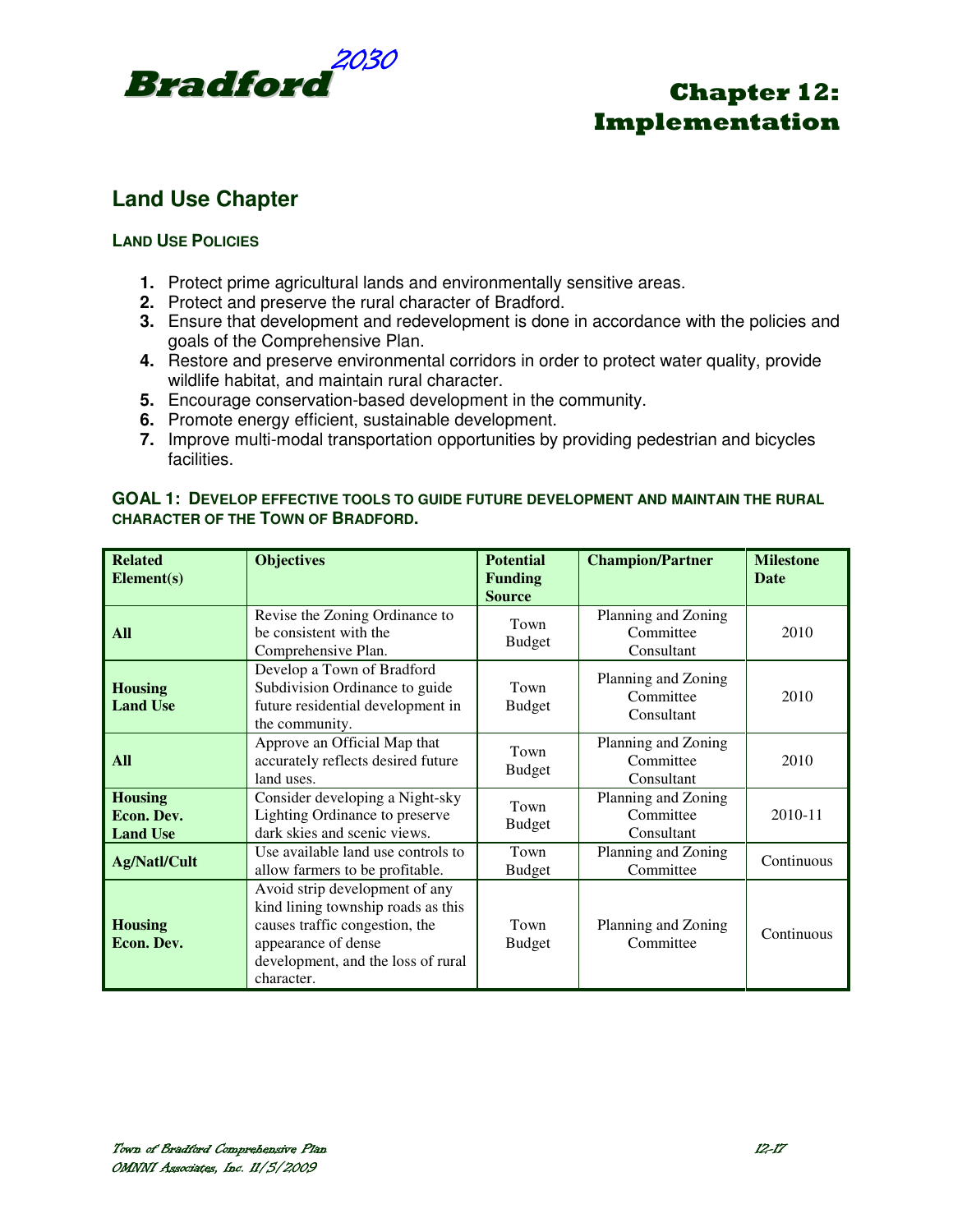

| <b>Housing</b><br>Ag/Natl/Cult | Where possible, place structures<br>near tree lines and wooded areas<br>as opposed to in open fields. This<br>will provide scale to the structure<br>and screen the structure from<br>views while also preserving the<br>tillable land. Lot lines should<br>follow tree lines where possible<br>so trees are not removed for<br>construction. The preservation of<br>trees is especially important along<br>ridge lines because these areas are<br>highly visible. | Town<br><b>Budget</b> | Planning and Zoning<br>Committee | Continuous |
|--------------------------------|--------------------------------------------------------------------------------------------------------------------------------------------------------------------------------------------------------------------------------------------------------------------------------------------------------------------------------------------------------------------------------------------------------------------------------------------------------------------|-----------------------|----------------------------------|------------|
|--------------------------------|--------------------------------------------------------------------------------------------------------------------------------------------------------------------------------------------------------------------------------------------------------------------------------------------------------------------------------------------------------------------------------------------------------------------------------------------------------------------|-----------------------|----------------------------------|------------|

### **GOAL 2: MAINTAIN AND ENHANCE HABITAT, WATER QUALITY, AND OPEN SPACES IN THE TOWN OF BRADFORD.**

| <b>Related Element(s)</b>                                | <b>Objectives</b>                                                                                                                                                                                                                                                                                                                                                                                                       | <b>Potential</b><br><b>Funding</b><br><b>Source</b> | <b>Champion/Partner</b>                                                             | <b>Milestone</b><br><b>Date</b> |
|----------------------------------------------------------|-------------------------------------------------------------------------------------------------------------------------------------------------------------------------------------------------------------------------------------------------------------------------------------------------------------------------------------------------------------------------------------------------------------------------|-----------------------------------------------------|-------------------------------------------------------------------------------------|---------------------------------|
| <b>Housing</b><br><b>Ag/Natl/Cult</b><br><b>Land Use</b> | Encourage conservation design<br>for all future residential and<br>commercial development in the<br>community.                                                                                                                                                                                                                                                                                                          | Town Budget                                         | Planning and Zoning<br>Committee<br>Consultant                                      | Continuous                      |
| <b>Housing</b><br><b>Ag/Natl/Cult</b><br><b>Land Use</b> | Utilize the Subdivision Ordinance<br>to encourage developers to<br>preserve elements of the<br>landscape that represent rural<br>character such as: tree lots, wind<br>breaks, and farm structures; not to<br>locate structures on the top of hills<br>as these structures are most visible<br>and disruptive to rural character;<br>and, to minimize the area<br>disturbed on a site to preserve<br>native vegetation. | Town Budget                                         | Planning and Zoning<br>Committee<br>Consultant                                      | 2010                            |
| <b>Land Use</b><br><b>Housing</b>                        | Consider increased setbacks from<br>perennial streams, through the<br>establishment of a 200' riparian<br>corridor, in order to improve<br>water quality and protect critical<br>wildlife habitat.                                                                                                                                                                                                                      | Town Budget                                         | Planning and Zoning<br>Committee<br><b>Rock County</b><br><b>WDNR</b><br>Consultant | 2010                            |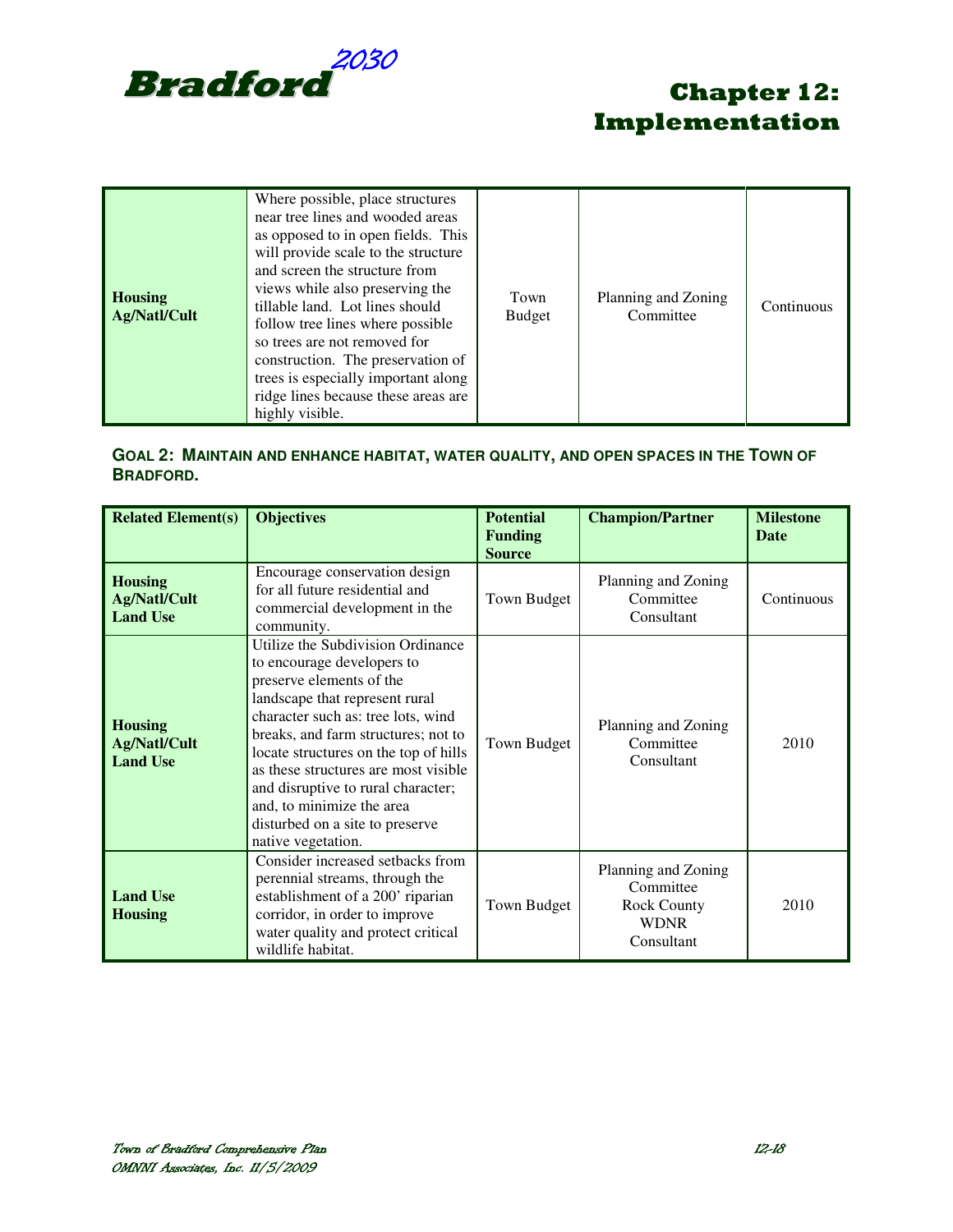

### **GOAL 3: CREATE ACCESSIBLE DESTINATION POINTS FOR RESIDENTS AND VISITORS THAT OFFER BASIC GOODS AND SERVICES.**

| <b>Related Element(s)</b>                                  | <b>Objectives</b>                                                                                          | <b>Potential</b><br><b>Funding</b><br><b>Source</b> | <b>Champion/Partner</b>                                                        | <b>Milestone</b><br><b>Date</b> |
|------------------------------------------------------------|------------------------------------------------------------------------------------------------------------|-----------------------------------------------------|--------------------------------------------------------------------------------|---------------------------------|
| <b>Housing</b><br><b>Transportation</b><br><b>Land Use</b> | Improve multi-modal<br>connectivity by encouraging the<br>development of pedestrian and<br>bicycle trails. | Town Budget<br>WisDOT                               | Planning and Zoning<br>Committee<br><b>Rock County</b><br>WisDOT<br>Consultant | Continuous                      |

### **Intergovernmental Cooperation Chapter**

### **INTERGOVERNMENTAL COOPERATION POLICIES**

- 1. Cooperate with all neighboring municipalities, Rock County, state agencies and the local school districts.
- 2. Continue to work with adjoining governments as the Town revises and updates it comprehensive plan in coming years and will coordinate future planning and development activities in boundary areas.

#### **GOAL 1: MAINTAIN AND ENHANCE OPPORTUNITIES TO IMPROVE COMMUNICATION WITH NEIGHBORING COMMUNITIES, THE SCHOOL DISTRICT, WDNR, WISDOT, ROCK COUNTY, AND OTHER INTERGOVERNMENTAL PARTNERS.**

| <b>Related</b><br>Element(s)               | <b>Objectives</b>                                                                                                                                                      | <b>Potential</b><br>Funding<br><b>Source</b> | <b>Champion/Partner</b>                                | <b>Milestone</b><br>Date |
|--------------------------------------------|------------------------------------------------------------------------------------------------------------------------------------------------------------------------|----------------------------------------------|--------------------------------------------------------|--------------------------|
| <b>Land Use</b><br><b>Econ Dev</b><br>U&CF | Maintain opens lines of<br>communication with adjoining<br>towns and the County to<br>encourage coordinated planning<br>efforts, particularly at shared<br>boundaries. | Town Budget                                  | Town Board<br><b>Rock County</b>                       | Continuous               |
| U&CF<br><b>Intergovernmental</b>           | Continue to participate in the<br>planning activities of neighboring<br>communities, the school districts,<br>and Rock County.                                         | Town Budget                                  | Town Board                                             | Continuous               |
| <b>Housing</b><br>Ag/Natl/Cult             | Work with Rock County to<br>develop procedures to resolve any<br>future impasses resulting from<br>land divisions in Bradford.                                         | Town Budget                                  | Planning and Zoning<br>Committee<br><b>Rock County</b> | 2010                     |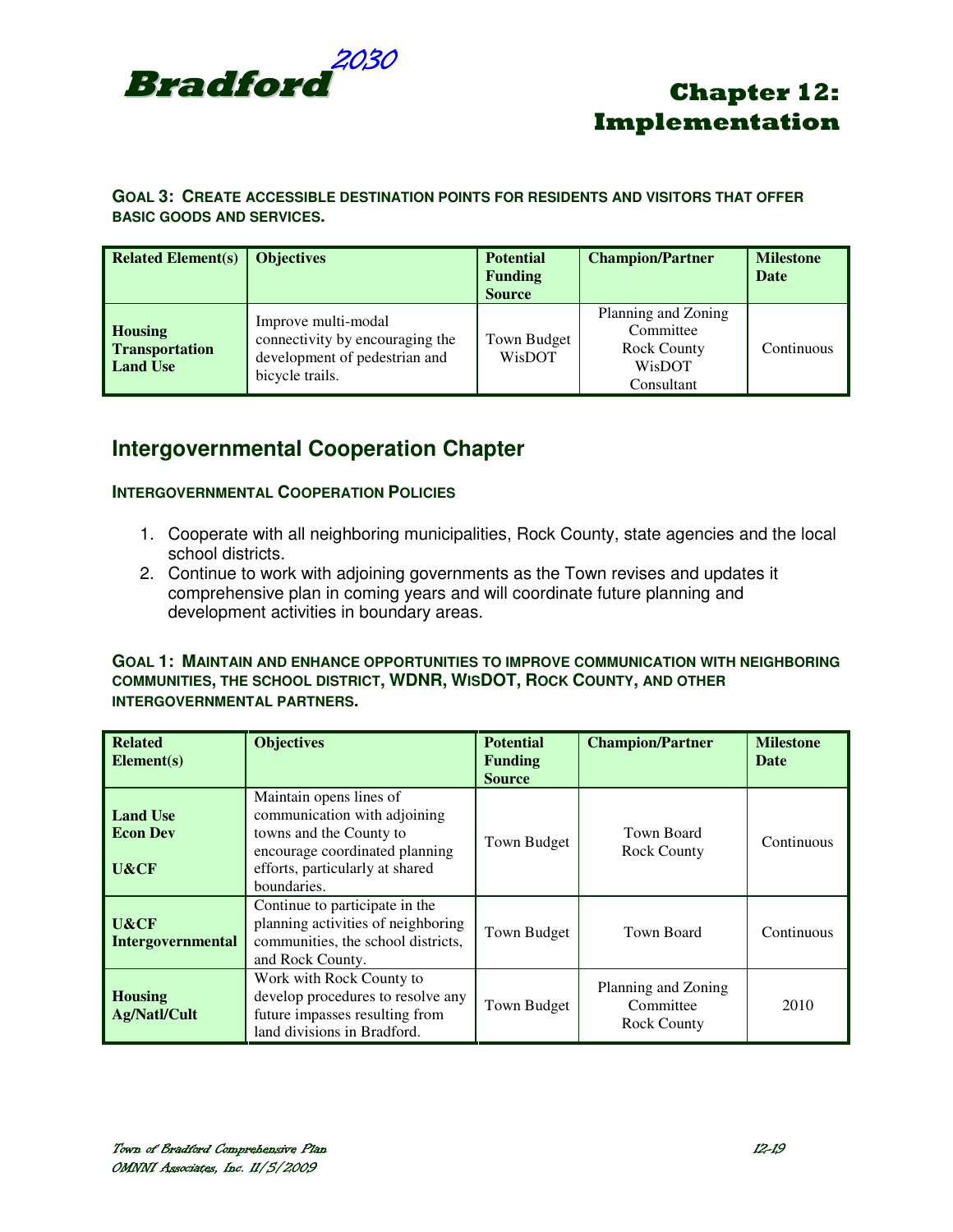

### **GOAL 2: SEEK WAYS TO COORDINATE AND SHARE COMMUNITY FACILITIES AND SERVICES WITH NEIGHBORING COMMUNITIES AND ROCK COUNTY.**

| <b>Related</b><br>Element(s)                                                                               | <b>Objectives</b>                                                                                                                                                                                                                                                | <b>Potential</b><br><b>Funding</b><br><b>Source</b> | <b>Champion/Partner</b> | <b>Milestone</b><br><b>Date</b> |
|------------------------------------------------------------------------------------------------------------|------------------------------------------------------------------------------------------------------------------------------------------------------------------------------------------------------------------------------------------------------------------|-----------------------------------------------------|-------------------------|---------------------------------|
| <b>Utilities &amp;</b><br><b>Community</b><br><b>Facilities</b>                                            | Consider opportunities to<br>coordinate with neighboring<br>communities and the school<br>districts to provide shared<br>services (i.e. plowing, road<br>resurfacing, garbage collection,<br>etc.).                                                              | Town Board                                          | N/A                     | Continuous                      |
| <b>Transportation</b>                                                                                      | Consider opportunities to<br>purchase road maintenance and<br>other equipment jointly with<br>neighboring communities.                                                                                                                                           | Town Board                                          | N/A                     | Continuous                      |
| <b>Transportation</b>                                                                                      | Consider opportunities to lease<br>existing Town equipment to<br>generate revenue for the Town<br>and avoid situations where<br>neighboring communities and the<br>school district own similar<br>equipment that is underutilized.                               | Town Board                                          | N/A                     | Continuous                      |
| <b>Transportation</b>                                                                                      | Coordinate with surrounding<br>communities, to consider<br>snowplowing schedules that<br>efficiently meet the needs of area<br>residents.                                                                                                                        | <b>Town Board</b>                                   | N/A                     | Continuous                      |
| <b>Utilities &amp;</b><br><b>Community</b><br><b>Facilities</b>                                            | Investigate opportunities to<br>provide garbage collection and<br>recycling more efficiently by<br>cooperating with neighboring<br>communities to coordinate<br>collection times and contract<br>negotiations with private<br>providers to secure costs savings. | <b>Town Board</b>                                   | N/A                     | Continuous                      |
| <b>Utilities &amp;</b><br><b>Community</b><br><b>Facilities</b>                                            | Explore joint use agreements<br>concerning the use of recreational<br>facilities in order that the<br>advantages of such an agreement<br>can result in avoidance of facility<br>duplication and a greater diversity<br>of recreational opportunities             | Town Board                                          | N/A                     | Continuous                      |
| <b>Housing</b><br><b>Transportation</b><br><b>Utilities &amp;</b><br><b>Community</b><br><b>Facilities</b> | Investigate opportunities to<br>jointly address the housing,<br>transportation, and service needs<br>of seniors with the County and<br>adjoining local governments.                                                                                              | Town Board<br><b>Rock County</b>                    | N/A                     | Continuous                      |